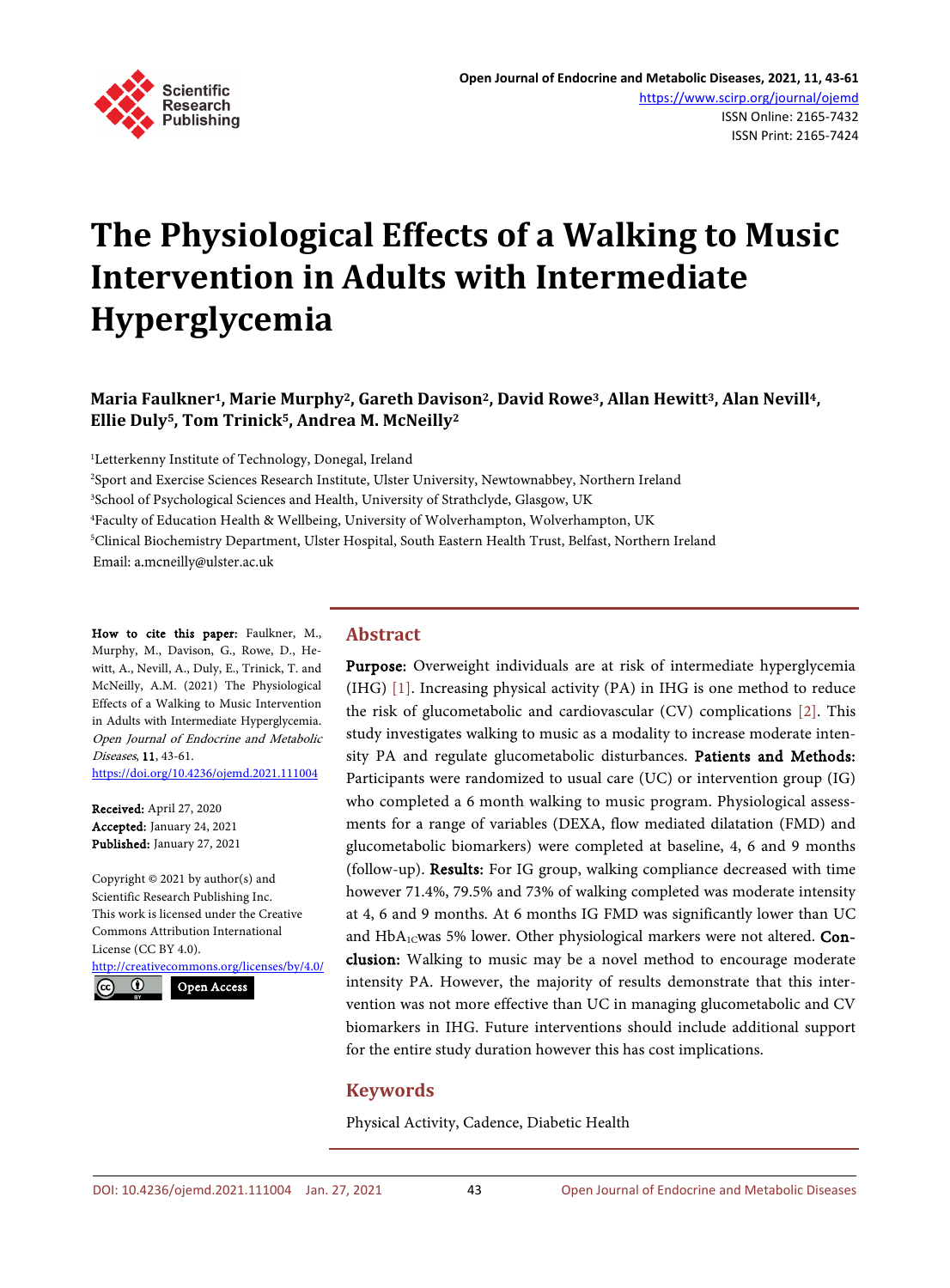# **1. Introduction**

Excess adiposity continues to present significant health and social problems [\[3\].](#page-15-2)  Adults carrying excess adipose tissue are at higher risk of developing co-morbidities such as impaired glucose metabolism and cardiovascular disease (CVD) and have increased mortality rates [\[4\].](#page-15-3) As adiposity increases beyond a body mass index (BMI) of 25  $\text{kg/m}^2$ , the risk of the development of type 2 diabetes mellitus (T2DM) also increases [\[5\].](#page-15-4) Many adults with hyperglycemia remain in an asymptomatic state for a prolonged period before T2DM diagnosis [\[6\].](#page-15-5) This intermediate hyperglycemia (IHG) includes impaired glucose tolerance (IGT) and/or impaired fasting glucose [\[1\].](#page-15-0) In addition to the impaired handling of glucose, IHG can increase oxidative stress, inflammation and endothelium dysfunction [\[6\]](#page-15-5) [\[7\]](#page-15-6) [\[8\].](#page-16-0) Approximately 86 million (37% of the adult US population) meet the diagnostic criteria for IHG [\[9\].](#page-16-1) In the UK, around 7 million people are thought to have IHG [\[2\]](#page-15-1) with estimates suggesting that 1 in 3 English adults have IHG [\[2\]](#page-15-1) [\[10\].](#page-16-2) Like the majority of the population, less than half of this population report completing current PA guidelines [\[11\].](#page-16-3) It is well established that increasing PA in IHG is one method to reduce the risk of glucometabolic and CVD complications [\[2\].](#page-15-1) Moderate intensity exercise in particular is required to regulate hyperglycaemia by increasing GLUT-4 translocation to muscle tissue, enhancing uptake of glucose via PI-3K and MAP kinase pathways [\[12\].](#page-16-4) Similar effects are noted for the reduction of inflammation associated with diabetic pro-gression [\[13\].](#page-16-5) Recent studies have calculated that £1 million per hour is spent from the National Health Service (NHS) budget on diabetes health care costs [\[14\].](#page-16-6) As such, preventing progression from IHG to T2DM using low cost, effective and sustainable methods is important for public health. Assisting individuals to achieve and maintain moderate intensity exercise remains problematic. Previous research has used heart rate monitors, self-report methods and accelerometers/ pedometers as tools, but many of these possess limitations from a user's perspective, but also a research reliability and validity perspective [\[15\].](#page-16-7) Using music with a pre-determined tempo to help stimulate and regulate cyclic PA intensity may ensure PA is regularly performed at the desired intensity [\[16\].](#page-16-8)

The aims of this study were to examine the effects of a walking to music intervention to encourage a pace which achieves moderate intensity on glycemic control, oxidative stress, endothelial dysfunction and inflammatory markers in IHG.

# **2. Methodology**

Following approval by Ulster University Research Ethics Committee and the Office for Research Ethics Northern Ireland (Approval number: 12/NI/0063), overweight and obese IHG adults who met the diagnostic criteria of a fasting plasma glucose between 5.6 - 6.9 mmol/L<sup>-1</sup> or a two hour glucose concentration between 7.8 - 11.0 mmol/L<sup>-1</sup> (n = 42), were recruited from consultant led diabetic clinics and from a university within Northern Ireland [\(Figure 1\)](#page-2-0). Exclusion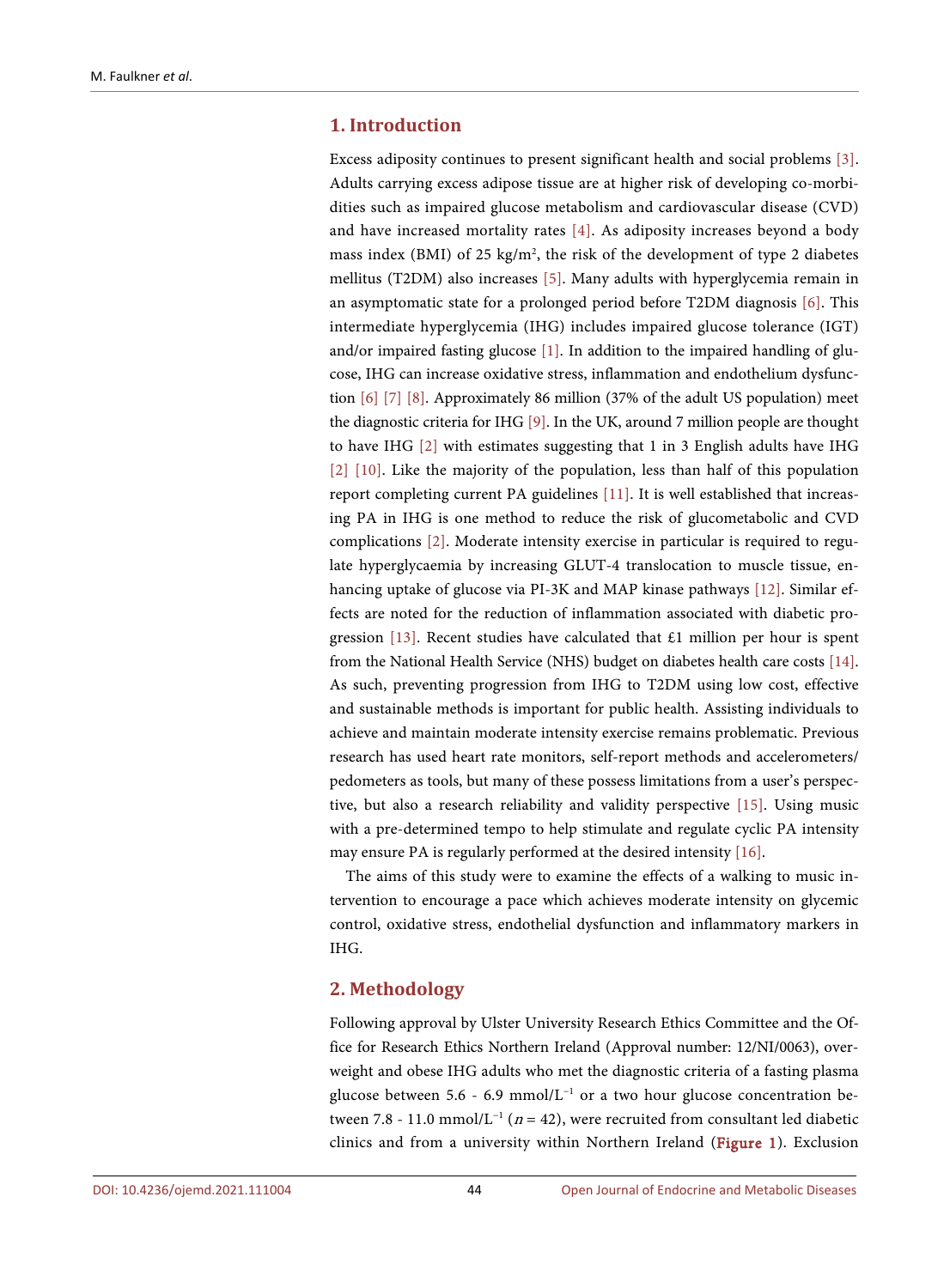<span id="page-2-0"></span>

Figure 1. Flowchart of IG and UC participants from baseline to 9 months.

criteria for the study included those who had progressed to T2DM/those who had normoglycaemia, those under the age of 18 or over the age of 65. Participants were also excluded if they were smokers, had a history of cardiovascular events, or were taking any medication which would interfere with the blood biomarkers assessed. Participants provided medical history details and informed consent before random assignment to an intervention group (IG) ( $n = 22$ ) or usual care group (UC) ( $n = 20$ ) [\(Figure 1\)](#page-2-0). IG participants ( $n = 17$ ) received an individualized 6 month walking program designed to increase moderate intensity walking to 30 minutes per day based on current PA guidelines [\[17\].](#page-16-9) Self-chosen music with a predetermined tempo was selected based upon height-related stride rate recommendations by Rowe et al. [\[18\]](#page-16-10) to elicit moderate intensity exercise for each individual (50% - 70% maximum HR, 90 - 113 steps/min). Cadence (steps/min−1 ) was recorded using the inbuilt MP3 accelerometer and analyzed via MATLAB (MATLAB, The Mathworks Inc, Natick, MA, 2014). IG received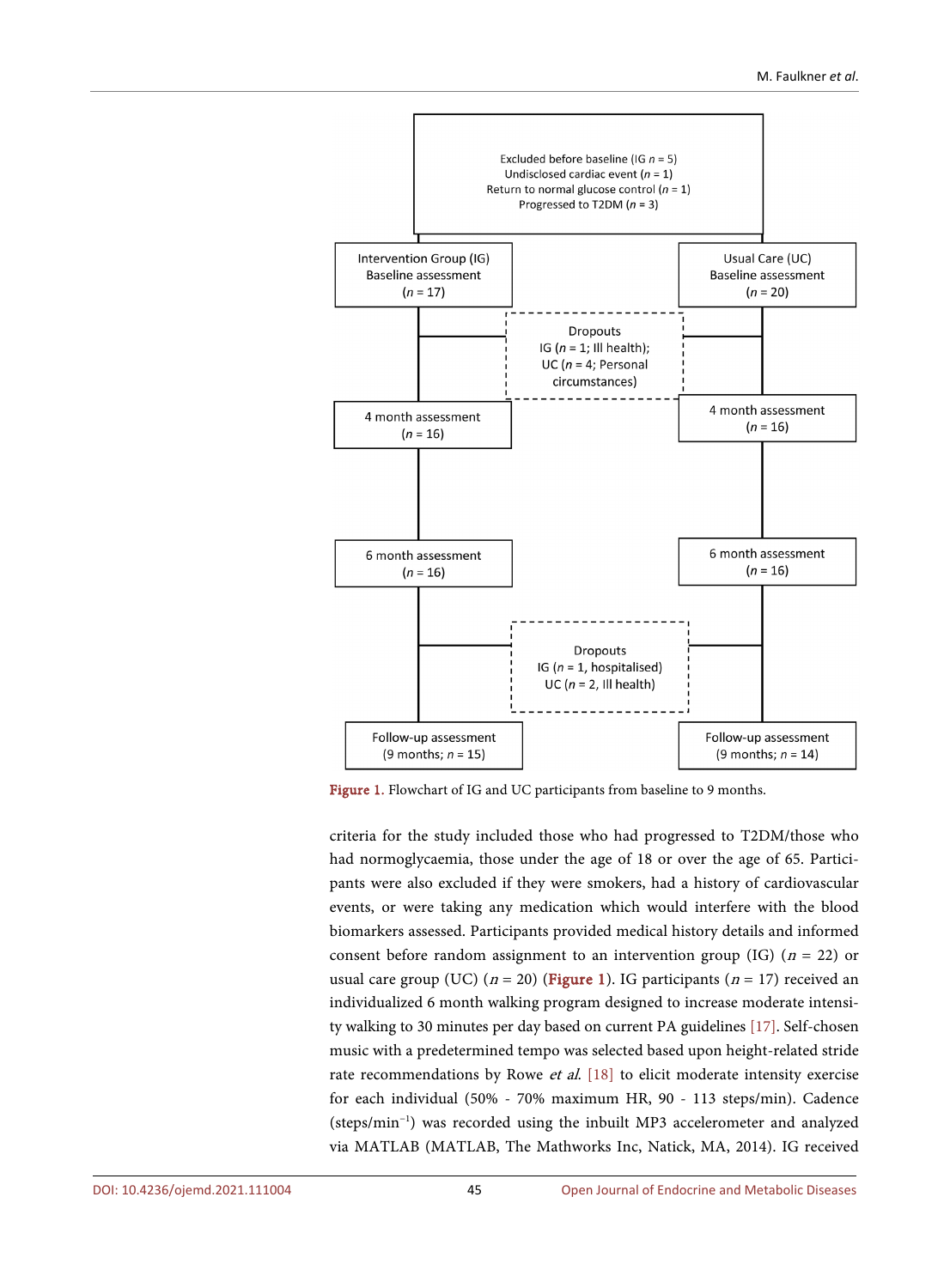three physical activity consultations (PACS) during the 9 month intervention (0, 4 and 6 months) based on the work of Kirk and colleagues [\[19\].](#page-16-11) These were complimented by booster telephone sessions to revise goals, barriers to exercise and methods of achieving PA targets. UC participants ( $n = 20$ ) received an information sheet detailing current PA guidelines and methods to achieve these on a weekly basis (this is the usual care those with IHG currently receive from the NHS). All measurements were completed at baseline, 4, 6 and 9 months [\(Figure](#page-2-0)  [1\)](#page-2-0).

# **2.1. Physiological Testing**

Height (cm) and body mass (kg) were recorded and BMI (kg/m<sup>2</sup>) calculated [\[20\].](#page-16-12) Arterial blood pressure was measured in a supine position (Omron M5-1 BP monitor, Surrey, UK). DXA was used to measure whole and regional body composition and bone. Arterial stiffn-ness was assessed using a PulseTrace Pulse Contour Analysis (PCA) system (Micro Medical, UK). A 2D high resolution Sonoace Pico ultrasound system (GE Healthcare, Memphis TN) was used to assess endothelial function according to the methods of Harris et al. [\[21\].](#page-16-13) Physical fitness was measured via a sub-maximal graded exercise assessment using walking speeds determined by the ACSM metabolic equations [\[22\].](#page-17-0) Stages were 4 minutes in duration and consisted of three stages (12 minutes in total). Heart rate response and respiratory exchange values at each workload (km/hr−1 ) measured walking economy. PA was assessed via a self-administered International Physical Activity Questionnaire (IPAQ) short version [\[23\].](#page-17-1) IG intervention % walking compliance was assessed by comparing the app-recorded walks (for volume and duration) to walking prescribed in each program. Intensity compliance (%) was assessed by calculating the number of walks that, on average, were at/ above the predetermined target cadence. Both groups recorded PA in a logbook at each timepoint. At each timepoint, all participants completed a cadence walk around an elliptical track (≥eight minutes) to ensure that the desired stride rate and moderate intensity exercise was completed. Fasted blood samples were assessed for the following metabolites. Glucometabolic status: fasting plasma glu-cose, oral glucose tolerance test (OGTT [\[24\]\)](#page-17-2), glycosylated hemoglobin (HbA<sub>1C</sub>) and insulin; Lipoproteins: serum total cholesterol, high-density lipoprotein cholesterol (HDL-C), calculated low-density lipoprotein cholesterol (LDL-C) (Fried Wald et al. [\[25\]\)](#page-17-3) and serum triglyceride (TRIG). Inflammatory markers: tumor necrosis factor- $\alpha$  (TNF- $\alpha$ ), interleukin 6 (Il-6) and high-sensitivity C reactive protein (Hs-CRP); Oxidative stress markers: Lipid hydroperoxides (LOOHs) (FOX assay), lipid soluble antioxidants (γ-tocopherol, α-tocopherol; Retinol; Lycopene; β-carotene,  $α$ -carotene) and ascorbyl free radical. Hematocrit and hemoglobin were also assessed via standard methods.

## **2.2. Data Analysis**

Levene's test for equality of variances ( $p > 0.05$ ) were performed to investigate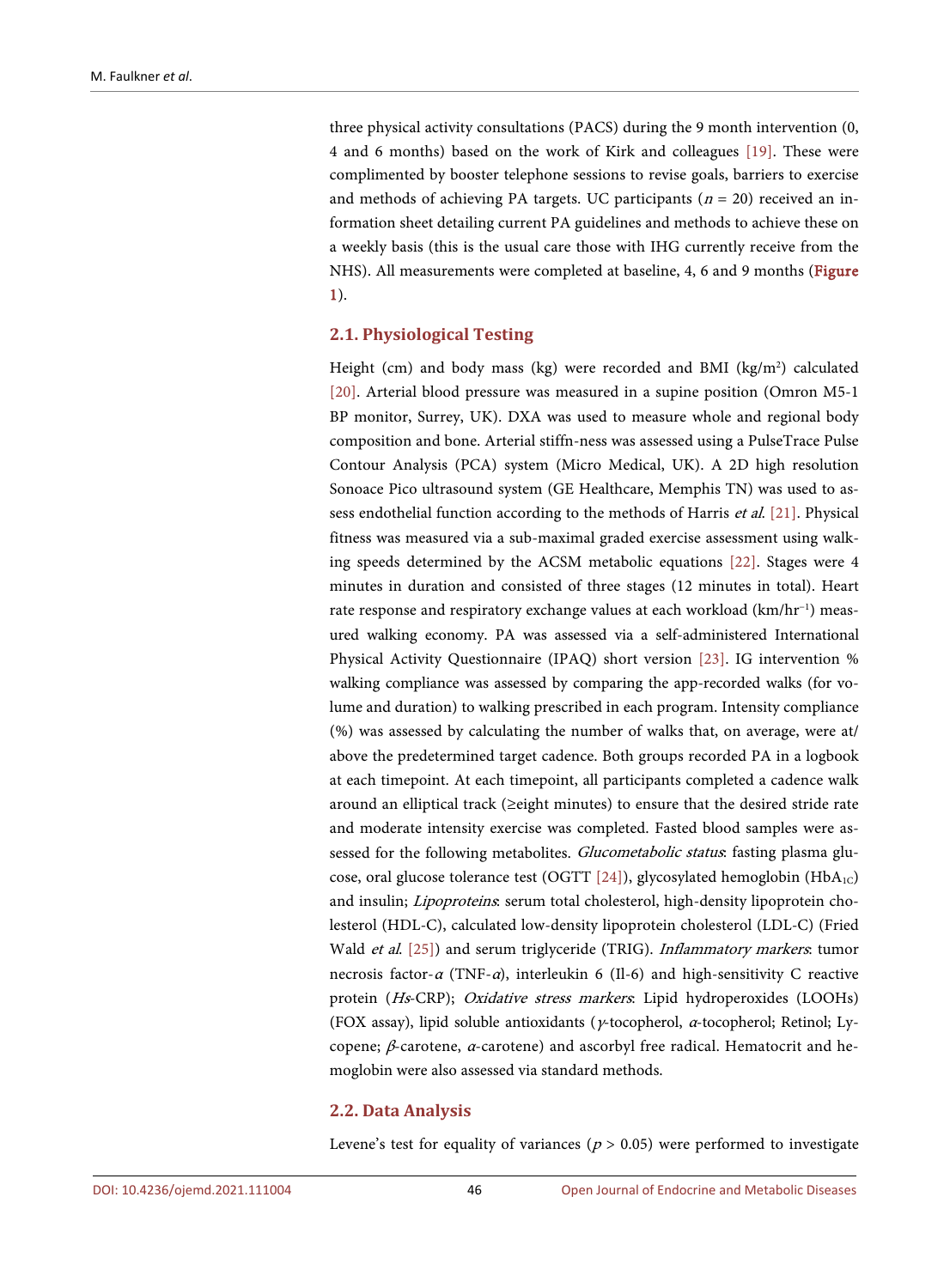homogeneity of variance. Independent-sample t-tests (P) ( $p$  < 0.05) were used to compare themeans of two groups' (IG vs. UC). A repeated measures GLM was utilized to assess the difference between variables with one between-subjects variable (two groups IG and UC), one within subject variable with two or more levels (e.g.4 time points: baseline, 4, 6 and 9 months) and one continuous dependent variable (parameter measurement) ( $p < 0.05$ ). All data is presented as mean value ± standard deviation (SD) unless otherwise stated. Descriptive statistics (means or frequencies) were calculated where appropriate. All statistical analysis was completed using Microsoft Excel and SPSS version 22.0, for windows (SPSS, Chicago, IL).

# **3. Results**

## **3.1. Vascular Function and CVD Risk**

No statistically significant interaction (time  $\times$  group) effects, main (time) effects or main (group) effects ( $p > 0.05$ ) were observed for systolic and diastolic blood pressure (mmHg) or resting heart rate (RHR; BPM<sup>-1</sup>) across assessment points [\(Table 1\)](#page-4-0). No significant interaction (time × group) effect (m/sec<sup>-1</sup>) and no significant main (group) effect were found for SI (m/sec−1 ). SI (m/sec−1 ) displayed a significant main (time) effect [F(3, 32) = 2.938,  $p = 0.048$ , multivariate partial eta squared = 0.216]. Post hoc comparisons found a statistical significance between SI baseline and 9-month values ( $p = 0.03$ ). RI (%) values displayed no significant interaction for time  $\times$  group, time or group effect for RI(%) values. FMD(%) displayed a significant interaction effect (time  $\times$  group) [F(3, 32) = 3.992, p = 0.016, multivariate partial eta squared  $= 0.272$ ]. Post hoc analysis found a significant difference between IG and UC at 6 months (t(34) = 2.74,  $p = 0.10$ ; 6.51%  $\pm$ 4.38% and 11.21% ± 5.72% respectively). A significant increase was observed

|                              |          |       |          |      | IG participants $(n = 17)$ |       |                       |       |                                               |       |                |      | UC participants ( $n = 19$ ) |           |          |           |
|------------------------------|----------|-------|----------|------|----------------------------|-------|-----------------------|-------|-----------------------------------------------|-------|----------------|------|------------------------------|-----------|----------|-----------|
| Parameter                    | Baseline |       | 4 months |      | 6 months                   |       | 9 months              |       | Baseline                                      |       | 4 months       |      | 6 months                     |           | 9 months |           |
|                              | Mean     | SD.   | Mean     | SD.  | Mean                       | SD.   | Mean                  | SD.   | Mean                                          | SD.   | Mean           | SD.  | Mean                         | <b>SD</b> | Mean     | <b>SD</b> |
|                              |          |       |          |      |                            |       | <b>Blood</b> pressure |       |                                               |       |                |      |                              |           |          |           |
| Systolic (mmHg) 134.12 18.80 |          |       | 133.30   |      | 18.71 135.86               | 16.47 |                       |       | 136.74 17.59 138.00 12.06 137.76 16.50 138.52 |       |                |      |                              | 16.14     | 136.58   | 16.63     |
| Diastolic<br>(mmHg)          | 81.20    | 11.81 | 78.86    | 9.82 | 82.73                      | 13.57 | 81.62                 | 10.55 | 79.60                                         | 8.60  | 78.21          | 7.32 | 77.56                        | 10.59     | 78.50    | 9.30      |
| RHR (bpm)                    | 66.90    | 10.26 | 64.49    | 9.39 | 66.23                      | 13.93 | 64.73                 | 10.16 | 67.96                                         | 8.61  | 69.20          | 9.43 | 68.52                        | 8.80      | 65.60    | 9.17      |
|                              |          |       |          |      |                            |       | Arterial Stiffness    |       |                                               |       |                |      |                              |           |          |           |
| $SI$ (m/sec <sup>-1</sup> )  | 8.10     | 1.89  | 7.45     | 1.86 | 7.34                       | 2.03  | 7.47                  | 1.97  | 8.07                                          | 1.84  | 7.66           | 1.73 | 7.60                         | 1.52      | 7.13     | 1.41      |
| RI(%)                        | 59.59    | 14.91 | 60.11    | 16.1 | 55.20                      | 14.04 | 56.16                 | 15.6  | 50.08                                         | 10.63 | 51.43          | 12.2 | 56.89                        | 13.44     | 57.14    | 12.34     |
| FMD(%)                       | 9.50     | 5.59  | 7.24     | 3.15 | $6.51^+$                   | 4.38  | 7.81                  | 3.82  | 9.66                                          | 4.75  | $7.40^{\circ}$ | 2.85 | 11.21                        | 5.72      | 8.47     | 3.81      |

<span id="page-4-0"></span>Table 1. Summary of vascular function parameters.

RHR = resting heart rate, FMD = flow mediated dilation. A repeated measures GLM ( $p < 0.05$ ) examined differences between groups across assessment points. †Denotes a significant difference between groups ( $p$  < 0.05). ^Denotes a within group significant difference between given value and 6 month value ( $p$  $(0.05)$ .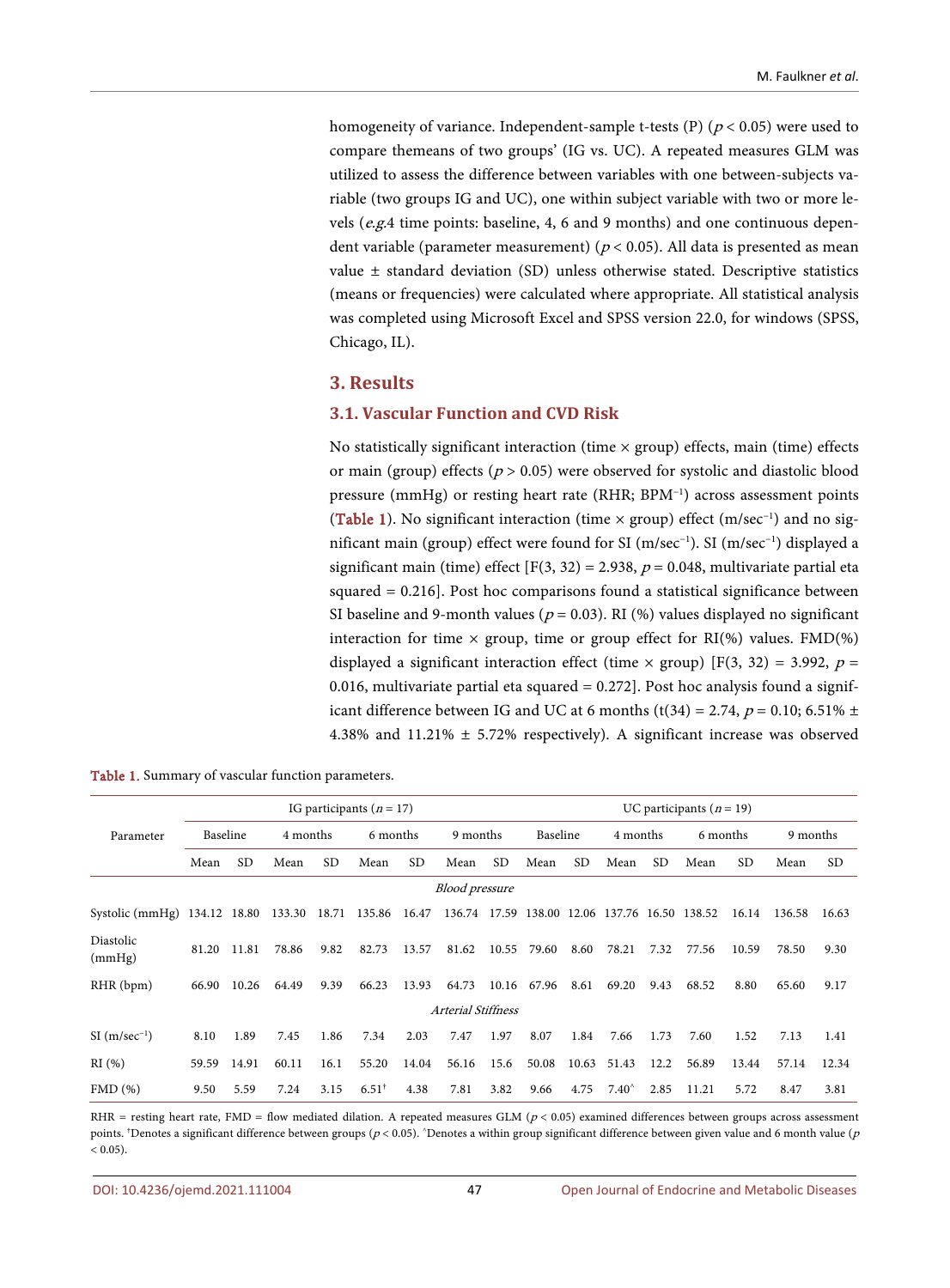within UC FMD (%) between 4 and 6 months ( $p = 0.017$ ) with UC FMD percentage change increasing by 16.1% between these assessment points (as shown i[n Figure 2\)](#page-5-0). A significant main (time) effect  $[F(3, 32) = 4.350, p = 0.011, \text{multi-}$ variate partial eta squared = 0.290] was observed for FMD (%) between baseline and 4 months ( $p = 0.015$ ). No significant main (group) effect was observed.

# **3.2. Walking Compliance**

IG % walking compliance from baseline to 4 months was  $70.1\% \pm 39.17\%$  (range 9.0% to 158.4%). This was followed by decreases to  $43.4\% \pm 56.1\%$  (range 0% to 225%) between 4 to 6 months and to 37.5%  $\pm$  43.5% (range 0% to 125.3%) at 9 months. Despite this, % intensity compliance of the walks completed was 71.4%, 79.5% and 73.3% was at least moderate intensity (achieving the predetermined target cadence) between baseline to four months, four to six months and six to nine months respectively. IPAQ data showed no significant interaction (group × time) effect, main (time) effect or main (group) effect in vigorous MET.min/week, moderate MET.min/week, walking MET.min/week or total PA MET.min/week  $(p > 0.05)$ . At baseline participants were categorized as low active (50% IG, 35%) UC), moderately active (30% IG, 50% UC) and highly active (20% IG, 15% UC). At 4 months participants were categorized as low active (45% IG, 45% UC), moderately active (45% IG, 40% UC) and highly active (10% IG, 15% UC). At the end of the intervention (6 months) 55% IG and 50% UC participants were categorized as low active, 25% IG and 40% UC were categorized moderately active and 20% IG vs. 10% UC were categorized highly active. At follow-up (9 months) participants were categorized as low active (45% IG, 45% UC), moderately active (50% IG, 45% UC) and highly active (5% IG, 10% UC) [\(Table 2\)](#page-6-0).

## **3.3. Blood Biomarkers**

<span id="page-5-0"></span>No significant interaction (time  $\times$  group) and no main effect for group was



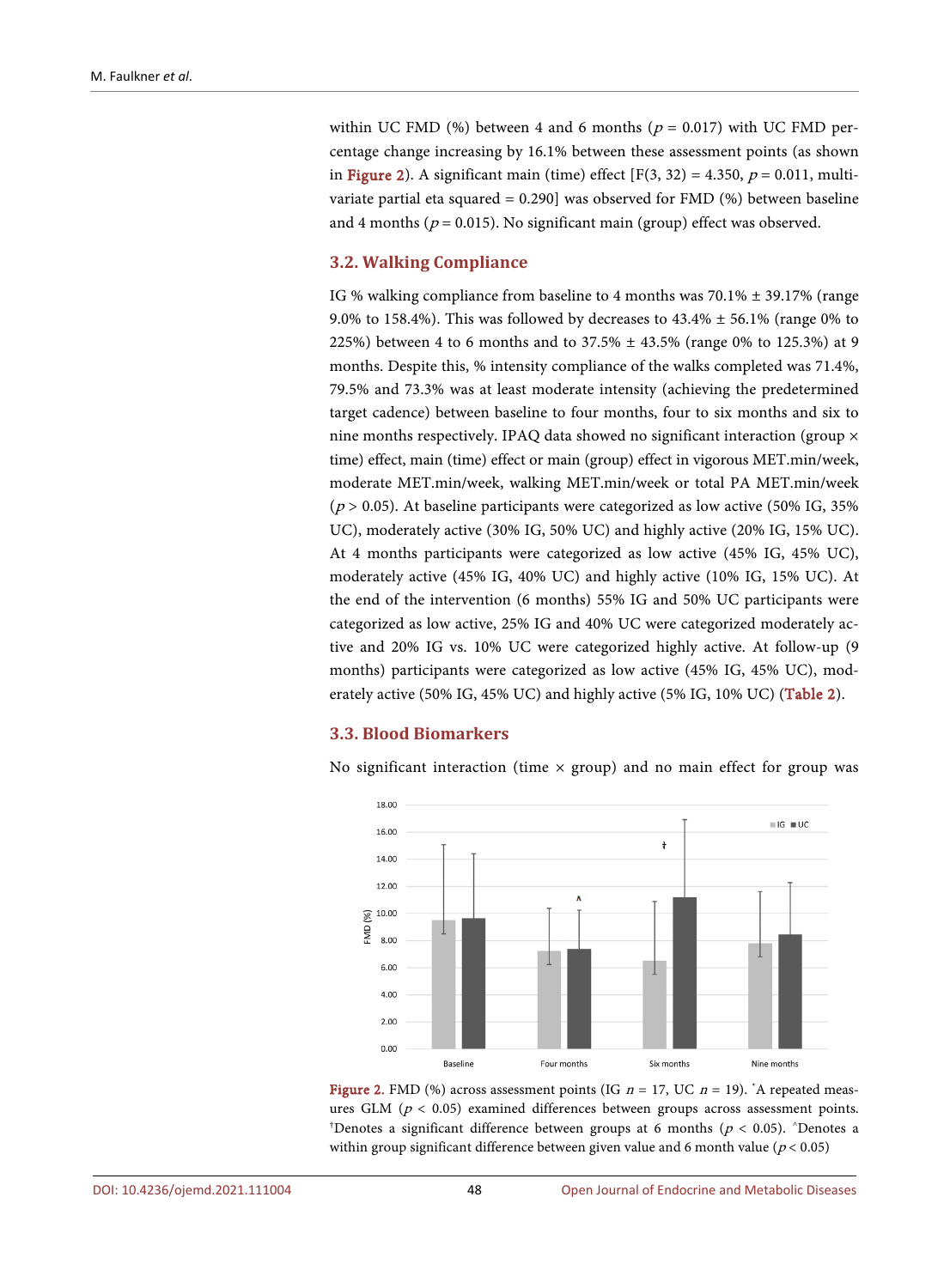<span id="page-6-0"></span>

|                                   |            |              | IG participants $(n = 17)$      |                                                       | UC participants ( $n = 19$ ) |  |  |  |  |
|-----------------------------------|------------|--------------|---------------------------------|-------------------------------------------------------|------------------------------|--|--|--|--|
| <b>IPAQ DATA</b>                  | Assessment | Median       | Interquartile<br>range          | Median                                                | Interquartile<br>range       |  |  |  |  |
|                                   | Baseline   | $\mathbf{0}$ | 480                             | $\mathbf{0}$                                          | 240                          |  |  |  |  |
| Vigorous                          | 4 months   | $\mathbf{0}$ | $\mathbf{0}$                    | $\mathbf{0}$                                          | $\mathbf{0}$                 |  |  |  |  |
| MET.min/week                      | 6 months   | $\Omega$     | 840                             | $\theta$                                              | $\Omega$                     |  |  |  |  |
|                                   | 9 months   | $\mathbf{0}$ | $\mathbf{0}$                    | $\mathbf{0}$                                          | $\mathbf{0}$                 |  |  |  |  |
|                                   | Baseline   | $\mathbf{0}$ | 420<br>400<br>160<br>160<br>264 | 360                                                   | 1248                         |  |  |  |  |
| Moderate                          | 4 months   | 200          |                                 | 240                                                   | 760                          |  |  |  |  |
| MET.min/week                      | 6 months   | $\Omega$     |                                 | $\theta$                                              | 480                          |  |  |  |  |
|                                   | 9 months   | $\theta$     |                                 | $\theta$                                              | 520                          |  |  |  |  |
|                                   | Baseline   | 247.5        |                                 | 594<br>462<br>462<br>495<br>1188<br>933<br>495<br>990 | 1204.5                       |  |  |  |  |
| Walking                           | 4 months   | 396          | 379.5                           |                                                       | 808.5                        |  |  |  |  |
| MET.min/week                      | 6 months   | 346.5        | 660                             |                                                       | 693                          |  |  |  |  |
|                                   | 9 months   | 445.5        | 1089                            |                                                       | 825                          |  |  |  |  |
|                                   | Baseline   | 396          | 1811.4                          |                                                       | 2826.5                       |  |  |  |  |
| <b>Total Physical</b><br>Activity | 4 months   | 888          | 758                             |                                                       | 2535.5                       |  |  |  |  |
| MET.min/week                      | 6 months   | 792          | 1653                            |                                                       | 1459.5                       |  |  |  |  |
|                                   | 9 months   | 605.5        | 1752                            |                                                       | 1683.75                      |  |  |  |  |

Table 2. IG and UC IPAQ continuous scores.

Continuous IPAQ scores are presented as median and interquartile range. A repeated measures GLM found no statistically significant differences between groups across assessment points ( $p > 0.05$ ).

detected for fasting plasma glucose. Non-significant lowering trends were observed for IG FPG (mmol/L<sup>-1</sup>) from baseline  $(6.03 \pm 0.36 \text{ mmol/L}^{-1})$  to 4 months  $(5.96 \pm 0.49 \text{ mmol/L}^{-1})$  and to 6 months  $(5.95 \pm 0.41 \text{ mmol/L}^{-1})$ . IG FPG was 5.95 ± 0.41 mmol/L<sup>-1</sup> at 6 months and 6.04 ± 0.49 mmol/L<sup>-1</sup> at 9 months. IG FPG at follow-up was lower than that recorded by UC participants (6.04  $\pm$  0.49 mmol/L<sup>-1</sup> vs. 6.10 ± 0.48 mmol/L<sup>-1</sup> respectively), this was anon-significant result ( $p > 0.05$ ). No significant interaction (time  $\times$  group) and no main effect for group was detected for two-hour glucose (mmol/L−1 ). There was a significant main (time) effect [F(3, 32) = 3.22,  $p = 0.036$ ] which displayed a large effect size [partial eta squared = 0.23]. Post hoc analysis observed this significant effect for two-hour glucose (mmol/L<sup>-1</sup>) was found between baseline and 6 months ( $p =$ 0.03) and baseline and 9 months ( $p = 0.03$ ). Although no interaction (group  $\times$ time) effect was found ( $p > 0.05$ ) the greatest decrease in IG two-hour glucose (mmol/L−1 ) was 13.78% from baseline to 4 months (7.29 ± 2.27 mmol/L−1 to 6.29 ± 1.96 mmol/L−1 respectively). UC two-hour glucose (mmol/L−1 ) decreased by 3.77% during the same period (baseline 8.00 ± 2.72 mmol/L<sup>-1</sup> to 4 months 7.70 ± 2.55 mmol/L<sup>-1</sup>;  $p > 0.05$ ) [\(Table 3\)](#page-7-0).

#### **3.3.1. Glycosylated Hemoglobin (HbA1C; mmol/mol−1)**

No significant interaction (time  $\times$  group) effect and no significant main (group)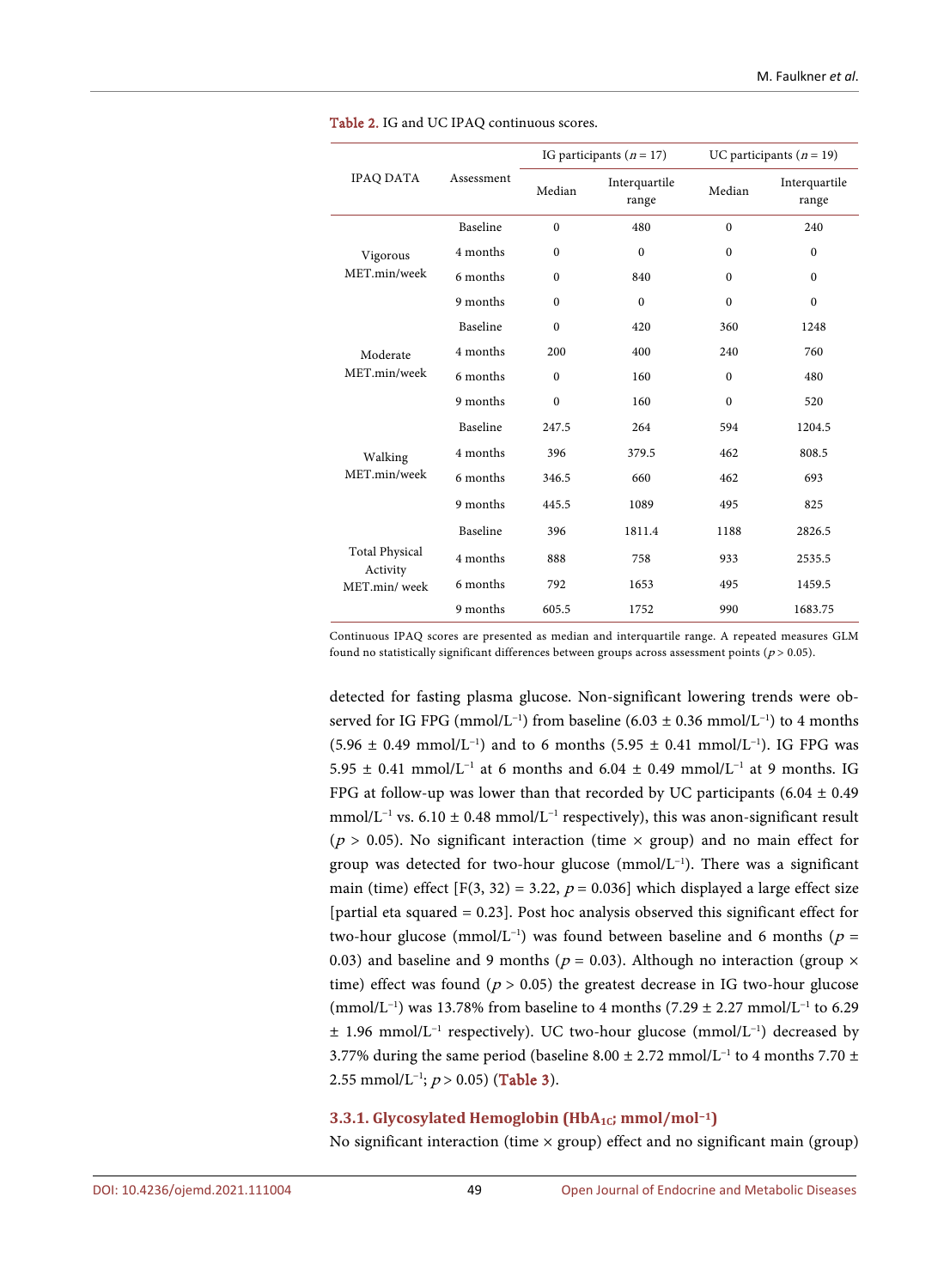#### <span id="page-7-0"></span>Table 3. Blood metabolites.

|                                 |          |       |          |       | IG participants $(n = 17)$ |           |          | UC participants $(n = 19)$ |          |           |          |       |          |       |       |           |
|---------------------------------|----------|-------|----------|-------|----------------------------|-----------|----------|----------------------------|----------|-----------|----------|-------|----------|-------|-------|-----------|
| Parameter                       | Baseline |       | 4 months |       | 6 months                   |           | 9 months |                            | Baseline |           | 4 months |       | 6 months |       |       | 9 months  |
|                                 | Mean     | SD.   | Mean     | SD.   | Mean                       | <b>SD</b> | Mean     | <b>SD</b>                  | Mean     | <b>SD</b> | Mean     | SD.   | Mean     | SD.   | Mean  | <b>SD</b> |
| $FPG$ (mmol/ $L^{-1}$ )         | 6.03     | 0.36  | 5.96     | 0.49  | 5.95                       | 0.41      | 6.04     | 0.49                       | 6.20     | 0.47      | 6.21     | 0.83  | 6.18     | 0.57  | 6.10  | 0.48      |
| 2 hr gluc<br>$(mmol/L^{-1})$    | 7.29     | 2.27  | 6.29     | 1.96  | 6.52                       | 1.68      | 6.67     | 1.98                       | 8.00     | 2.72      | 7.70     | 2.55  | 6.69     | 2.71  | 6.35  | 1.85      |
| $HbA_{1c}$<br>$(mmol/mol^{-1})$ | 38.1     | 5.2   | 37.7     | 4.9   | 36.7                       | 3.9       | 36.7     | 4.3                        | 39.4     | 5.5       | 37.9     | 5.8   | 38.9     | 5.7   | 38.5  | 3.6       |
| Insulin $(pmol/L^{-1})$         | 105.4    | 58.27 | 96.03    | 31.62 | 105.6                      | 38.17     | 112.7    | 39.40                      | 127.2    | 98.47     | 149.7    | 139.2 | 121.1    | 73.47 | 120.8 | 62.86     |
| Haematocrit (%)                 | 41.11    | 4.28  | 43.12    | 3.57  | 42.72                      | 2.92      | 43.94    | 3.97                       | 42.34    | 3.94      | 41.69    | 3.91  | 43.59    | 7.15  | 41.95 | 5.02      |
| Haemoglobin<br>$(g/dL^{-1})$    | 13.27    | 3.04  | 15.54    | 2.64  | 15.29                      | 1.74      | 15.00    | 2.15                       | 14.53    | 1.65      | 14.91    | 1.65  | 15.58    | 1.51  | 14.75 | 2.12      |

 $FPG =$  fasting plasma glucose, 2 hr gluc = Two-hour glucose,  $HbA_{1c} =$  glycated haemoglobin. A repeated measures GLM found no statistically significant differences between groups across assessment points ( $p > 0.05$ ).

> effect was detected for  $HbA_{1C}$  (mmol/mol<sup>-1</sup>). There was a significant main (time) effect found for HbA<sub>1C</sub> (mmol/mol<sup>-1</sup>; **[Table 3](#page-7-0)** [F(3, 32) = 3.88,  $p = 0.01$ ] which displayed a large effect size [partial eta squared  $= 0.267$ ]. The significant main (time) effect was observed between baseline and 6 month values  $HbA_{1C}$  ( $p =$ 0.01). Although not significant between groups ( $p > 0.05$ ) at the end of the intervention period (6 months) IG  $HbA_{1C}$  was 5.07% lower in comparison to UC values (36.76 ± 3.89 mmol/mol<sup>-1</sup> and 38.63 ± 5.52 mmol/mol<sup>-1</sup> respectively). At follow-up (9 months) a 4.00% difference was maintained (IG 36.81  $\pm$  4.29 mmol/mol<sup>-1</sup> vs. UC 38.28 ± 4.37 mmol/mol<sup>-1</sup>;  $p > 0.05$ ).

#### **3.3.2. Insulin**

No significant interaction (time  $\times$  group) effect with no main (time) effect or no significant main (group) effect were found for insulin ( $p > 0.05$ ; [Table 3\)](#page-7-0). No significant interaction (time  $\times$  group) effect with no main (time) effect or no main (group) effect ( $p > 0.05$ ) were found for hematocrit (%) and hemoglobin  $(g/dL^{-1}).$ 

## **3.3.3. Lipoproteins [\(Table 4\)](#page-8-0)**

CHOL (mmol/L−1 ) results displayed no significant interaction (time × group) and no significant main (group) effect. There was a significant main (time) effect  $[F(3, 32) = 5.37, p = 0.00]$  which displayed a large effect size [partial eta squared = 0.36] found for CHOL (mmol/L−1 ). Post hoc comparisons found a significant increase between baseline  $(4.74 \pm 1.02 \text{ mmol/L}^{-1})$  and 6 month  $(5.06 \pm 1.07 \text{ m})$ mmol/L<sup>-1</sup>) CHOL ( $p = 0.004$ ); (IG baseline and 6 month CHOL was  $4.69 \pm 1.23$ mmol/L−1 and 4.98 ± 1.17 mmol/L−1 respectively, UC baseline and 6 month CHOL was 4.79 ± 0.84 mmol/L<sup>-1</sup> 5.12 ± 1.01 mmol/L<sup>-1</sup> respectively). HDL-C (mmol/L<sup>-1</sup>) displayed no significant interaction (time  $\times$  group) effect with no main (time) effect or no significant main (group) effect ( $p > 0.05$ ). LDL-C (mmol/L<sup>-1</sup>) displayed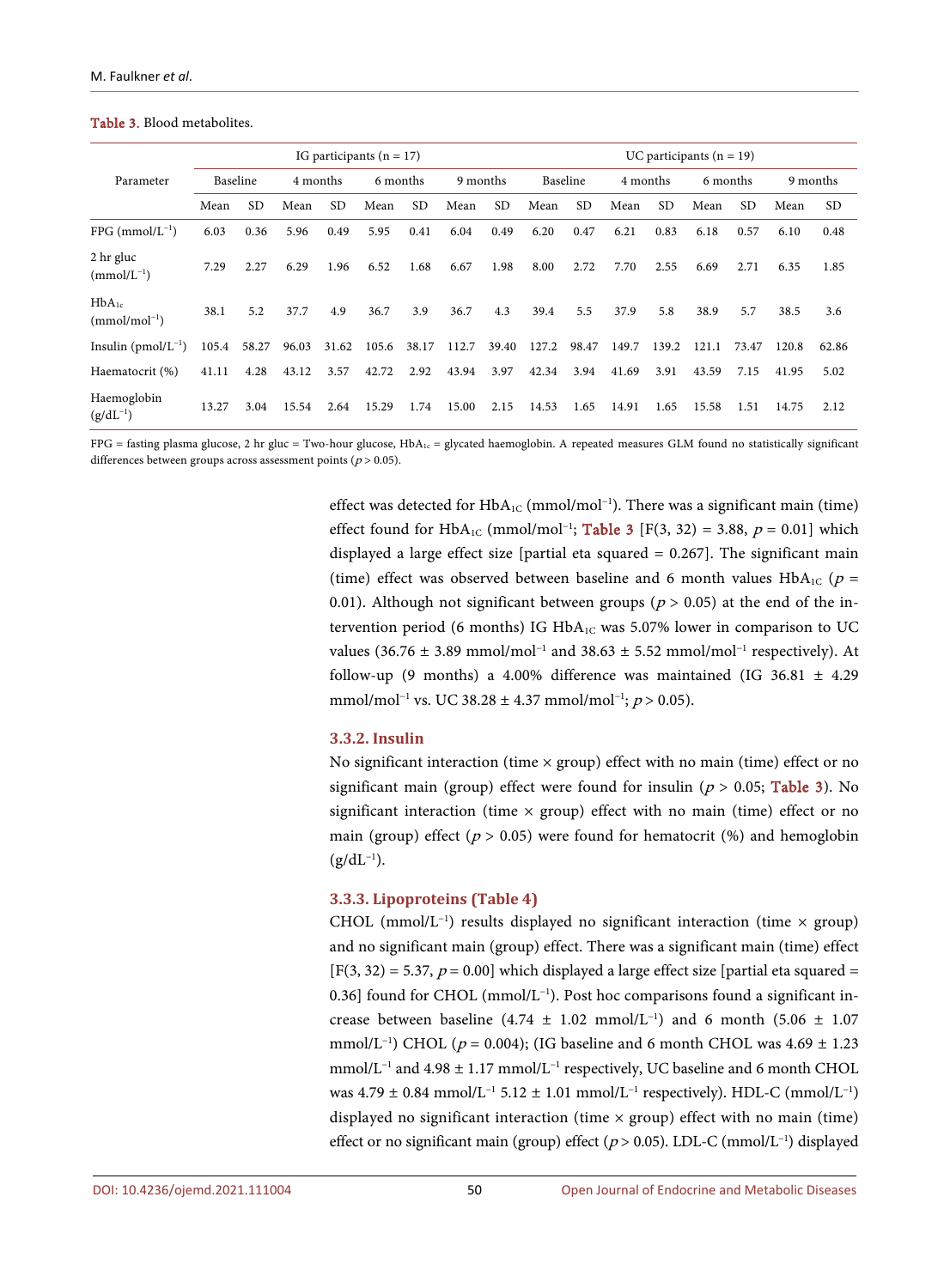|                                           |          |           |          |       | IG participants $(n = 17)$     |           |                          |           |                |           |                 |           | UC participants ( $n = 19$ ) |           |          |           |
|-------------------------------------------|----------|-----------|----------|-------|--------------------------------|-----------|--------------------------|-----------|----------------|-----------|-----------------|-----------|------------------------------|-----------|----------|-----------|
| Parameter                                 | Baseline |           | 4 months |       | 6 months                       |           | 9 months                 |           | Baseline       |           | 4 months        |           | 6 months                     |           | 9 months |           |
|                                           | Mean     | <b>SD</b> | Mean     | SD    | Mean                           | <b>SD</b> | Mean                     | <b>SD</b> | Mean           | <b>SD</b> | Mean            | <b>SD</b> | Mean                         | <b>SD</b> | Mean     | <b>SD</b> |
|                                           |          |           |          |       |                                |           | Lipoproteins             |           |                |           |                 |           |                              |           |          |           |
| $CHOL$ (mmol/ $L^{-1}$ )                  | 4.69     | 1.23      | 5.04     | 1.09  | 4.99                           | 1.17      | 4.91                     | 0.93      | 4.79           | 0.84      | 4.86            | 0.76      | 5.12                         | 1.01      | 4.85     | 0.72      |
| $HDL-C$ (mmol/ $L^{-1}$ )                 | 1.02     | 0.27      | 1.04     | 0.21  | 1.08                           | 0.22      | 1.13                     | 0.26      | 1.11           | 0.31      | 1.11            | 0.31      | 1.15                         | 0.36      | 1.11     | 0.24      |
| LDL-C $(mmol/L^{-1})$                     | 1.39     | 0.57      | 1.46     | 0.60  | 1.47                           | 0.58      | 1.49                     | 0.66      | 1.25           | 0.41      | 1.38            | 0.39      | 1.49                         | 0.49      | 1.46     | 0.55      |
| $TRIG (mmol/L^{-1})$                      | 3.05     | 1.15      | 3.34     | 1.01  | 3.24                           | 1.07      | 3.11                     | 0.90      | 3.11           | 0.77      | 3.12            | 0.70      | 3.30                         | 0.89      | 3.08     | 0.78      |
|                                           |          |           |          |       |                                |           | Inflammatory markers     |           |                |           |                 |           |                              |           |          |           |
| TNF- $\alpha$ (pg/ml <sup>-1</sup> )      | 1.35     | 1.62      | 9.61     | 27.60 | 7.69                           | 19.19     | 1.09                     | 1.71      | 0.75           | 0.68      | 1.81            | 4.51      | 2.00                         | 3.27      | 0.74     | 0.63      |
| IL-6 $(pg/ml^{-1})$                       | 29.14    | 45.29     | 38.36    | 47.25 | 13.82                          | 36.28     | 33.60                    | 44.16     | 27.66          | 38.97     | 11.57           | 16.09     | 14.11                        | 28.52     | 37.31    | 36.45     |
| $Hs-CRP$ (mg/L <sup>-1</sup> )            | 3.39     | 2.65      | 2.90     | 2.62  | 3.03                           | 2.47      | 2.77                     | 2.22      | 2.39           | 1.90      | 2.45            | 2.28      | 2.45                         | 2.28      | 2.19     | 1.89      |
|                                           |          |           |          |       |                                |           | Oxidative stress markers |           |                |           |                 |           |                              |           |          |           |
| $LOOHs$ (mmol/ $L^{-1}$ )                 | 1.46     | 0.30      | 1.49     | 0.21  | 1.53                           | 0.27      | 1.63                     | 0.18      | 1.45           | 0.16      | 1.52            | 0.21      | 1.57                         | 0.50      | 1.49     | 0.26      |
| $y$ -tocopherol<br>$(\mu mol/L^{-1})$     | $2.94*$  | 1.21      | $3.34*$  | 1.97  | $3.31^*$                       | 1.87      | 5.64                     | 2.39      | $3.99^{\circ}$ | 2.18      | 3.39            | 1.99      | $2.66*$                      | 0.88      | 4.30     | 1.82      |
| a-tocopherol<br>$(\mu \text{mol/L}^{-1})$ | $25.32*$ | 12.59     | 32.87    |       | $15.24$ $33.14^{\dagger}$      | 15.66     | 44.50                    | 18.07     | 34.34          | 21.39     | $32.03^{\circ}$ | 15.18     | $21.52^*$                    | 8.59      | 33.95    | 14.03     |
| Retinol $(\mu mol/L^{-1})$                | $7.95*$  | 3.33      | 9.44     | 2.56  | 10.51                          | 6.33      | $11.41^+$                | 4.17      | 9.70           | 2.88      | 9.18            | 2.83      | 7.47                         | 2.41      | 8.92     | 1.51      |
| Lycopene $(\mu mol/L^{-1})$               | $0.26*$  | 0.25      | $0.28*$  | 0.13  | $0.32^{\dagger\check{\imath}}$ | 0.16      | $0.01^*$                 | 0.04      | 0.22           | 0.26      | $0.33^{4}$      | 0.23      | 0.21                         | 0.10      | 0.17     | 0.12      |
| $\beta$ -carotene(µmol/L <sup>-1</sup> )  | 0.03     | 0.03      | 0.05     | 0.03  | 0.04                           | 0.04      | 0.03                     | 0.03      | 0.05           | 0.04      | 0.07            | 0.06      | 0.04                         | 0.03      | 0.06     | 0.07      |
| a-carotene<br>$(\mu \text{mol/L}^{-1})$   | 0.16     | 0.23      | 0.17     | 0.09  | 0.13                           | 0.10      | 0.17                     | 0.11      | 0.24           | 0.26      | 0.21            | 0.20      | 0.13                         | 0.10      | 0.23     | 0.25      |
| Ascorbyl                                  | 4.69     | 1.23      | 5.04     | 1.09  | 4.99                           | 1.17      | 4.91                     | 0.93      | 4.79           | 0.84      | 4.86            | 0.76      | 5.12                         | 1.01      | 4.85     | 0.72      |

#### <span id="page-8-0"></span>Table 4. Blood metabolites.

CHOL = Serum total cholesterol, HDL-C = High-density lipoprotein cholesterol, LDL-C = Low-density lipoprotein cholesterol, TRIG = Serum triglyceride, TNF-<sup>α</sup> = Tumor necrosis factor-α, IL-6 = Interleukin, Hs-CRP = High-sensitivity C-reactive protein, LOOHs = Lipid hydroperoxides, Ascorbyl = Ascorbyl free radical. A repeated measures GLM ( $p$  < 0.05) examined differences between groups across assessment points. †Denotes a significant difference between groups ( $p < 0.05$ ). ^Denotes a within group significant difference between given value and 6 month value ( $p < 0.05$ ). \*Denotes a within group significant difference between given value and 9 month value ( $p < 0.05$ ).

> no significant interaction (time  $\times$  group) effect and no significant main (group) effect. There was a significant main (time) effect for LDL-C [F(3, 32) = 5.68,  $p =$ 0.00, multivariate partial eta squared = 0.35]. Post hoc comparisons observed a significant increase between LDL-C (mmol/L<sup>-1</sup>) at baseline and 6 months ( $p =$ 0.02). TRIG (mmol/L−1 ) displayed no significant interaction (time x group) effect and no significant main (group) effect. There was a significant main (time) effect  $[F(3, 32) = 3.56, p = 0.03,$  multivariate partial eta squared = 0.25]. Post hoc comparisons found a significant increase between TRIG (mmol/L−1 ) at baseline and 6 months ( $p = 0.04$ ). Although no interaction (time  $\times$  group) effect ( $p >$ 0.05) was observed UC TRIG displayed an increasing trend from baseline to 6 months by 19.4% in contrast to IG (5.8%).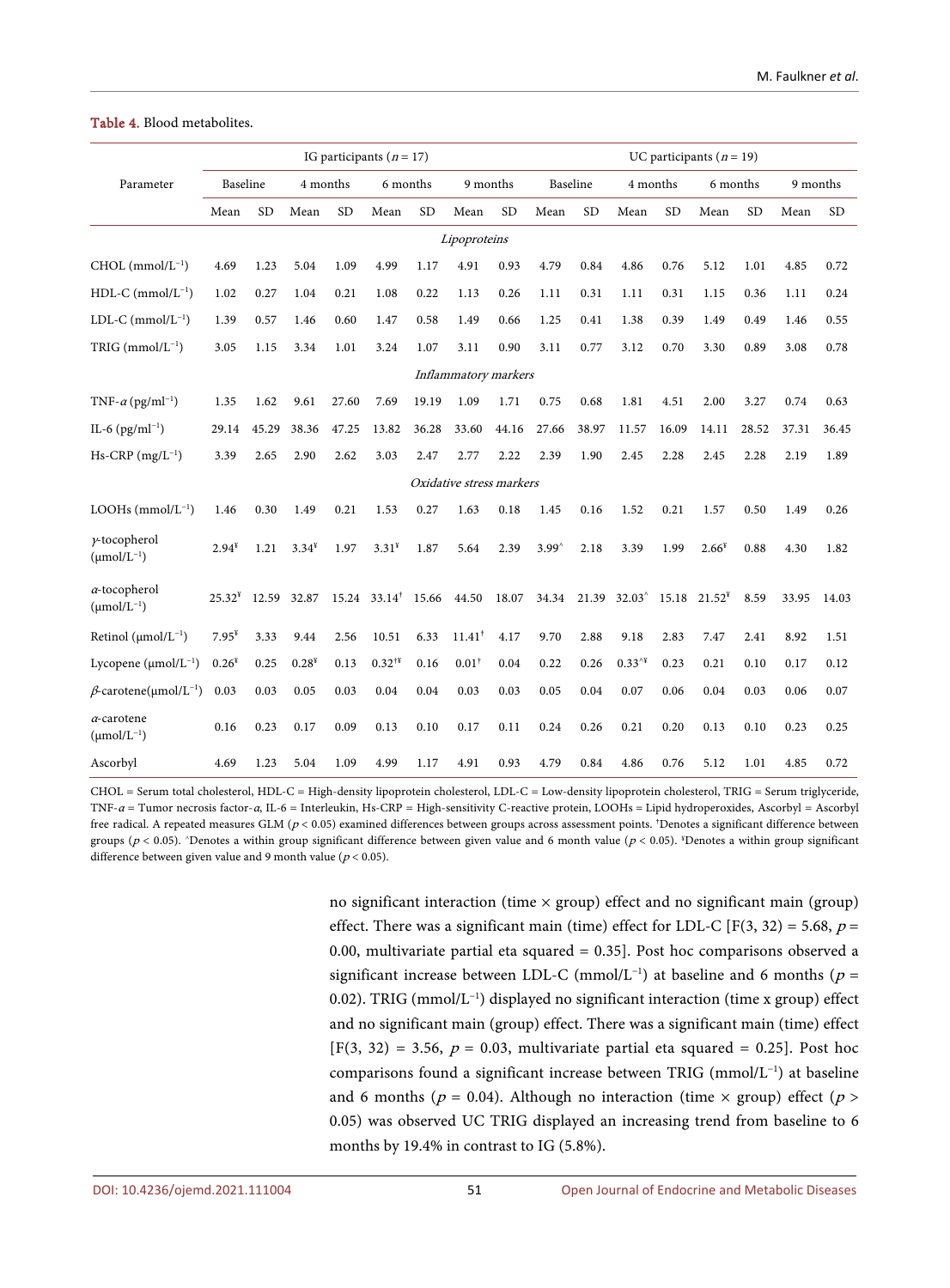#### **3.3.4. Inflammatory Markers**

TNF- $\alpha$  (pg/ml<sup>-1</sup>) displayed no significant interaction (time × group) effect and no significant main (group) effect. IL-6 (pg/ml<sup>-1</sup>) displayed no significant interaction (time  $\times$  group) effect and no significant main (group) effect. There was a significant main (time) effect observed [F(3, 32) = 3.56,  $p = 0.03$ , multivariate partial eta squared = 0.25]. Post hoc comparisons found a significant increase in IL-6 (PG/ml<sup>-1</sup>) between 6 and 9 months ( $p = 0.03$ ). Hs-CRP (mg/L<sup>-1</sup>) did not display a significant interaction (group  $\times$  time) effect, with no significant main (time) effect and no significant main (group) effect ( $p > 0.05$ ).

#### **3.3.5. Oxidative Stress Markers**

No significant interaction (time  $\times$  group) effect was found for LOOHs ( $p > 0.05$ ). No significant differences were observed for LOOHs (mmol/L−1 ) for main (time) effect and main (group) effect ( $p > 0.05$ ). Lipid soluble antioxidants (y-tocopherol, α-tocopherol; Retinol, Lycopene, β-carotene, α-carotene γ-tocopherol (μmol/L−1 ) displayed a significant interaction (time  $\times$  group) effect [F(3, 32) = 3.05, p = 0.03, multivariate partial eta squared  $= 0.22$ ]. Post hoc comparisons found significant differences existed within groups. Statistical significance was found between IG baseline and 9 month ( $p < 0.01$ ), 4 and 9 month ( $p < 0.01$ ) and between 6 and 9 month ( $p = 0.02$ )  $\gamma$ -tocopherol (µmol/L<sup>-1</sup>) values. UC  $\gamma$ -tocopherol (μmol/L<sup>-1</sup>) values significantly differed between baseline and 6 months ( $p < 0.01$ ) and between 6 and 9 months ( $p < 0.01$ ). Following a main (time) effect [F(3, 32) = 8.211,  $p < 0.01$ , multivariate partial eta squared = 0.44, post hoc comparisons observed significant differences existed between γ-tocopherol (μmol/L−1 ) baseline and 9 month ( $p = 0.01$ ), 4 and 9 month ( $p = 0.010$ ) and between 6 to 9 month ( $p < 0.01$ ) values. See [Table 4](#page-8-0) for full antioxidant results. No significant interaction (time  $\times$  group) effect, with no significant main (time) effect and no main (group) effect was observed for ascorbyl free radical ( $p > 0.05$ ).

#### **3.4. Anthropometric Measurements**

Body mass (kg) showed no statistically significant interaction (group  $\times$  time) effect with no significant main (time) effect or no significant main (group) effect ( $p > 0.05$ ). Although non-significant, IG body mass (kg) displayed lowering trends from baseline to 4 months (96.24  $\pm$  15.66 kg to 95.55  $\pm$  15.6 kg) and from 4 months to 6 months (95.55  $\pm$  15.6 kg to 94.89  $\pm$  16.36 kg). IG body mass displayed similar results from 6 months to follow-up (94.89  $\pm$  16.36 kg to 95.00  $\pm$ 16.50 kg;  $p > 0.05$ ). In contrast, although non-significant ( $p > 0.05$ ) UC body mass displayed an increasing trend from baseline to end of intervention (6 months;  $92.61 \pm 18.53$  kg to  $93.23 \pm 19.31$  kg) [\(Table 1\)](#page-4-0). No significant interaction (group  $\times$  time) effect with no main (time) effect or no significant main (group) effect were found for BMI (kg/m<sup>2</sup>;  $p > 0.05$ ). Although non-significant IG BMI (kg/m<sup>2</sup>) values lowered from baseline to 9 months (34.19  $\pm$  6.33 kg/m<sup>2</sup>, 33.94  $\pm$  6.05 kg/m<sup>2</sup>, 33.88  $\pm$  6.65 kg/m<sup>2</sup> to 33.80  $\pm$  6.68 kg/m<sup>2</sup> respectively) while UC BMI ( $kg/m<sup>2</sup>$ ) increased marginally throughout the intervention (0 - 6 months;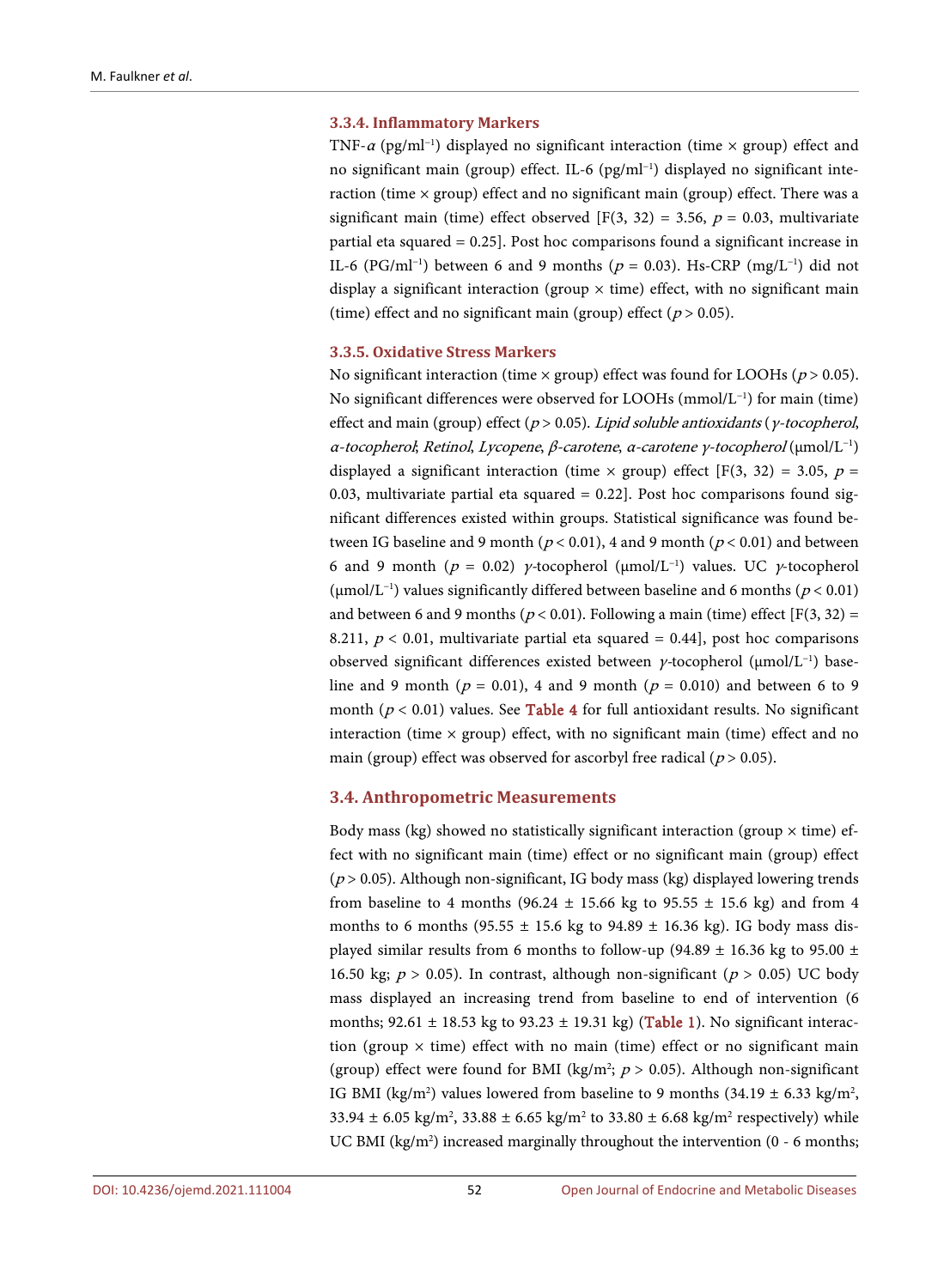#### $32.72 \pm 6.10 \text{ kg/m}^2$  to  $33.0 \pm 5.70 \text{ kg/m}^2$  respectively;  $p > 0.05$ ).

# **3.5. Dual-Energy X-Ray Absorptiometry (DXA)**

No significant interaction (time  $\times$  group) effect, main (time) effect or main (group) effect was found in total body fat (%) ( $p > 0.05$ ; IG total body fat (%) was 43.14 ± 9.88 kg to  $42.86 \pm 9.98$  kg (0 - 9 months respectively); UC total body fat (%) was  $43.27 \pm 8.59$  kg (baseline) and  $43.45 \pm 43.43$  kg (9 months). No statistically significant interaction (time  $\times$  group) effect with no main (time) or main (group) effect was detected for regional fat (%), gynoid fat (%), total mass (kg), tissue mass (g), fat mass (g), lean mass (g), fat free mass (g) or z scores ( $p > 0.05$ ). No statistically significant interaction (time  $\times$  group) effect or main (time) effect was found for t-scores. A significant main (group) effect  $[F(1) = 7.766, p = 0.009]$ was found. The effect size found was large [partial eta squared = 0.186]. No statistically significant interaction (time  $\times$  group) effect or main (group) effect was detected for BMC (g) ( $p > 0.05$ ). A statistically significant main (time) effect was found between baseline and 6 month BMC (g) (IG 2829.50  $\pm$  425.18 g to 2805  $\pm$ 429.18 g; UC 2703.42  $\pm$  518.32 g to 2692.53  $\pm$  519.00 g) [F(2, 33.0)= 5.920, p = 0.004]. The effect size was large [partial eta squared = 0.264]. IG android fat (%) displayed lowering trends during the intervention (0 - 6 months; 53.75%  $\pm$ 9.15% to 52.85%  $\pm$  8.69%) and at follow-up (to 52.69%  $\pm$  9.08%) although this was not significant ( $p > 0.05$ ). UC android fat (%) displayed a similar pattern from baseline to 9 months (53.66%  $\pm$  8.24% to 53.66%  $\pm$  8.45% respectively; p > 0.05). No statistically significant interaction (time  $\times$  group) effect or no significant main (group) effect was detected for A/G ratio ( $p > 0.05$ ). Following a repeated measures GLM a significant main (time) effect was detected for A/G ratio  $[F(35) = 2, p = 0.011]$ . The effect size was large [partial eta squared = 0.240]. Post hoc analysis displayed a statistically significant difference between baseline and 6 month A/G ratio scores ( $p = 0.08$ ; IG 1.21  $\pm$  0.24 and 1.18  $\pm$  0.25 respectively; UC  $1.18 \pm 0.21$  and  $1.16 \pm 0.21$  respectively).

#### **3.6. Physical Fitness Assessment**

A significant interaction (time  $\times$  group) effect was found for heart rate response at given speeds throughout the study  $[F(3, 32) = 3.073, p = 0.044,$  multivariate partial eta squared = 0.224]. Post hoc analysis found no significant difference between IG and UC at any assessment points ( $p > 0.05$ ). Significant differences were found within UC for HR response at 4.2 km/hr<sup>-1</sup> between 4 and 9 months ( $p = 0.34$ ), for HR response to 5.2 km/hr<sup>-1</sup> between 4 and 9 months ( $p = 0.016$ ) and for HR response to 6.2 km/hr<sup>-1</sup> between 6 and 9 months ( $p = 0.008$ ) (Table [5\)](#page-11-0). No significant interaction (group  $\times$  time) effect and no significant main (group) effect were observed for RPE. RPE displayed a significant main (time) effect. Post hoc comparisons found a statistical significance between baseline and 4 month ( $p = 0.024$ ), baseline and 6 month ( $p < 0.001$ ), baseline and 9 month ( $p < 0.001$ ) and 4 and 6 month RPE values ( $p = 0.013$ ). Although no significant interaction (time  $\times$  group) effect was observed between groups ( $p >$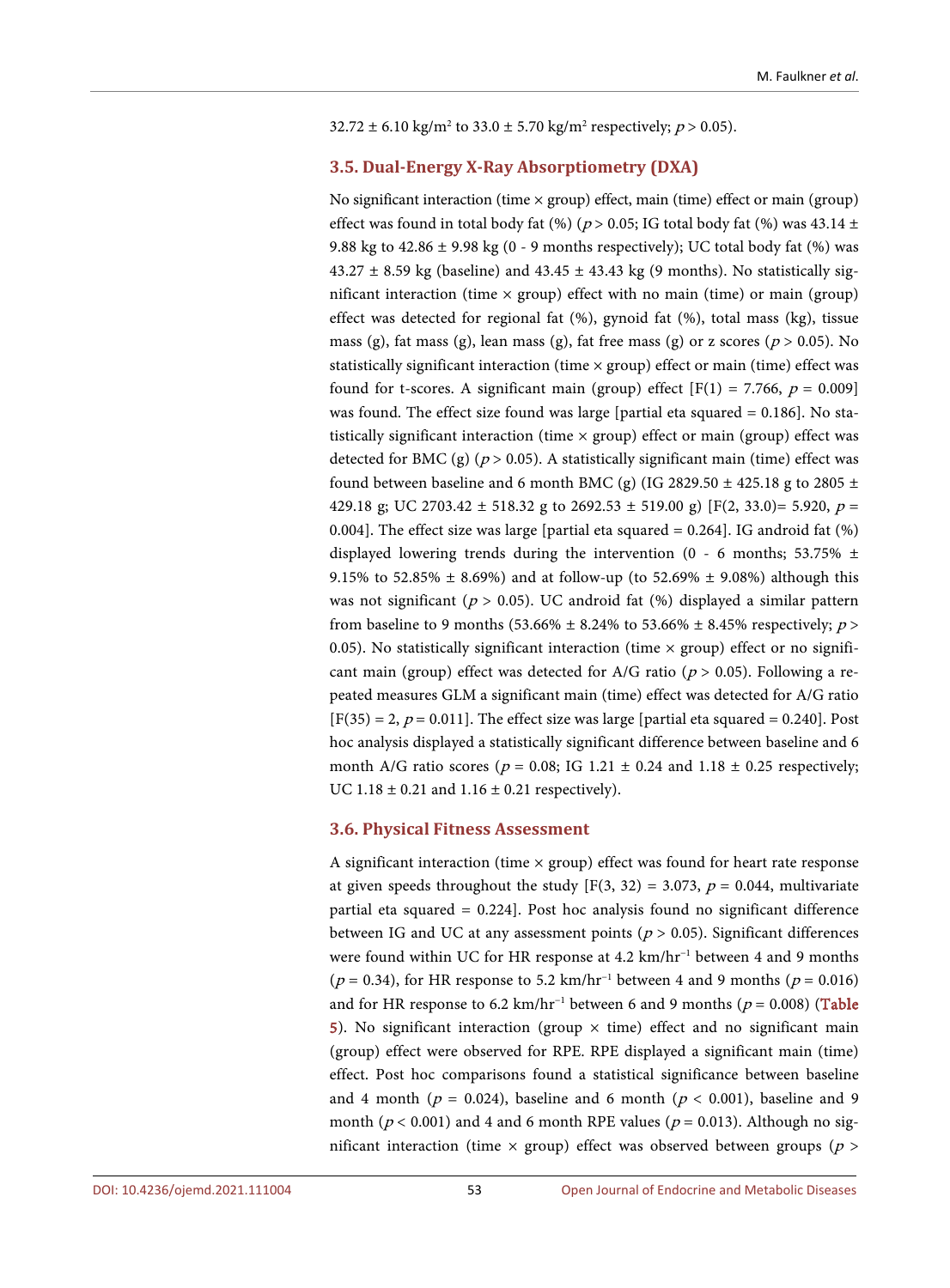|                             |            |               |                | 4.20 km/hr <sup>-1</sup> |           |               |           | $5.20 \text{ km/hr}^{-1}$ |           | $6.20 \text{ km/hr}^{-1}$ |           |               |           |  |  |
|-----------------------------|------------|---------------|----------------|--------------------------|-----------|---------------|-----------|---------------------------|-----------|---------------------------|-----------|---------------|-----------|--|--|
| Parameter                   | Assessment | IG $(n = 17)$ |                | $UC (n = 19)$            |           | IG $(n = 17)$ |           | $UC (n = 19)$             |           | IG $(n = 17)$             |           | $UC (n = 19)$ |           |  |  |
|                             |            | Mean          | SD <sub></sub> | Mean                     | <b>SD</b> | Mean          | <b>SD</b> | Mean                      | <b>SD</b> | Mean                      | <b>SD</b> | Mean          | <b>SD</b> |  |  |
|                             | Baseline   | 100.68        | 14.15          | 99.75                    | 11.68     | 112.03        | 17.05     | 111.07                    | 13.97     | 125.90                    | 22.45     | 127.20        | 19.61     |  |  |
| Heart rate<br>$(bpm^{-1})$  | 4 months   | 98.66         | 12.75          | $100.94*$                | 8.49      | 111.86        | 16.24     | $112.63^*$                | 10.98     | 125.51                    | 18.42     | 128.78        | 12.17     |  |  |
|                             | 6 months   | 97.11         | 14.09          | 100.35                   | 8.19      | 108.81        | 17.38     | 113.09                    | 10.41     | 126.04                    | 20.35     | $131.16*$     | 15.14     |  |  |
|                             | 9 months   | 100.30        | 15.95          | 96.21                    | 9.26      | 112.90        | 18.50     | 108.07                    | 12.25     | 127.70                    | 18.29     | 124.77        | 14.09     |  |  |
|                             | Baseline   | 10.18         | 2.64           | 10.75                    | 2.75      | 11.91         | 2.62      | 12.48                     | 3.03      | 14.15                     | 2.57      | 15.01         | 4.00      |  |  |
| VO,                         | 4 months   | 9.13          | 2.72           | 9.81                     | 2.85      | 11.64         | 2.67      | 11.82                     | 2.69      | 14.49                     | 4.17      | 14.27         | 4.02      |  |  |
| $(ml/kg/min^{-1})$          | 6 months   | 9.69          | 2.51           | 11.07                    | 1.73      | 12.43         | 2.61      | 13.10                     | 2.05      | 15.59                     | 2.20      | 15.69         | 2.40      |  |  |
|                             | 9 months   | 10.55         | 1.98           | 10.86                    | 1.85      | 12.61         | 1.95      | 12.55                     | 2.15      | 15.55                     | 2.16      | 15.46         | 2.36      |  |  |
|                             | Baseline   | 1.01          | 0.32           | 0.99                     | 0.28      | 1.18          | 0.33      | 1.15                      | 0.33      | 1.39                      | 0.35      | 1.40          | 0.45      |  |  |
| VO,                         | 4 months   | 0.92          | 0.32           | 0.92                     | 0.32      | 1.13          | 0.36      | 1.09                      | 0.34      | 1.40                      | 0.49      | 1.32          | 0.49      |  |  |
| $(L/min^{-1})$              | 6 months   | 0.92          | 0.31           | 1.05                     | 0.28      | 1.19          | 0.36      | 1.24                      | 0.32      | 1.43                      | 0.29      | 1.47          | 0.39      |  |  |
|                             | 9 months   | 1.01          | 0.28           | 0.99                     | 0.27      | 1.23          | 0.32      | 1.18                      | 0.30      | 1.48                      | 0.38      | 1.44          | 0.36      |  |  |
|                             | Baseline   | 0.78          | 0.26           | 0.80                     | 0.24      | 0.97          | 0.26      | 0.99                      | 0.29      | 1.19                      | 0.31      | 1.25          | 0.42      |  |  |
| VCO.                        | 4 months   | 0.76          | 0.25           | 0.74                     | 0.23      | 1.04          | 0.30      | 0.96                      | 0.25      | 1.35                      | 0.38      | 1.22          | 0.36      |  |  |
| $(L/min^{-1})$              | 6 months   | 0.75          | 0.26           | 0.85                     | 0.25      | 1.04          | 0.34      | 1.08                      | 0.31      | 1.22                      | 0.40      | 1.36          | 0.41      |  |  |
|                             | 9 months   | 0.83          | 0.23           | 0.83                     | 0.23      | 1.09          | 0.32      | 0.97                      | 0.34      | 1.29                      | 0.32      | 1.34          | 0.36      |  |  |
|                             | Baseline   | 2.90          | 0.76           | 3.04                     | 0.77      | 3.38          | 0.75      | 3.54                      | 0.87      | 4.04                      | 0.69      | 4.26          | 1.14      |  |  |
|                             | 4 months   | 2.58          | 0.78           | 2.78                     | 0.79      | 3.29          | 0.73      | 3.34                      | 0.74      | 4.09                      | 1.10      | 4.04          | 1.14      |  |  |
| <b>METs</b>                 | 6 months   | 2.78          | 0.71           | 3.17                     | 0.48      | 3.60          | 0.72      | 3.75                      | 0.57      | 4.48                      | 0.59      | 4.49          | 0.69      |  |  |
|                             | 9 months   | 3.06          | 0.56           | 3.04                     | 0.59      | 3.68          | 0.54      | 3.60                      | 0.62      | 4.50                      | 0.62      | 4.41          | 0.68      |  |  |
|                             | Baseline   | 10.18         | 1.24           | 8.95                     | 1.78      | 13.35         | 2.29      | 11.82                     | 3.12      | 18.04                     | 3.44      | 15.23         | 5.10      |  |  |
| $\ensuremath{\mathsf{RPE}}$ | 4 months   | 9.32          | 2.14           | 8.30                     | 2.22      | 12.63         | 2.20      | 11.14                     | 3.40      | 16.55                     | 3.89      | 14.42         | 5.06      |  |  |
|                             | 6 months   | 8.99          | 1.25           | 8.12                     | 1.29      | 11.88         | 1.85      | 10.52                     | 2.63      | 15.50                     | 2.74      | 13.70         | 3.69      |  |  |
|                             | 9 months   | 8.97          | 1.96           | 8.67                     | 1.48      | 11.69         | 2.23      | 10.76                     | 3.09      | 15.00                     | 2.76      | 13.82         | 4.80      |  |  |

<span id="page-11-0"></span>Table 5. Physical fitness: sub-maximal treadmill walking assessment parameters.

METs = metabolic equivalents, RPE = rate of perceived exertion. Repeated measures GLM examined differences between groups across assessment points ( $p$  < 0.05). <sup>\*</sup>Denotes a within group significant difference between given value and 9 month value ( $p$  < 0.05).

> 0.05), at 5.2 km/hr<sup>-1</sup> and 6.2 km/hr<sup>-1</sup> RPE displayed decreasing trends for both IG and UC across the study, IG RPE at 4.2 km/hr<sup>-1</sup> decreased from baseline to 9 months, while UC RPE at 4.2 km/hr<sup>-1</sup> decreased from baseline to 6 months before displaying an increasing trend between 6 and 9 months ( $p > 0.05$ ).

## **3.7. Discussion**

To the author's knowledge, this study is the first to demonstrate that walking to music with an individualized predetermined beat is a novel method to ensure PA guidelines for health can be achieved in a free-living environment for up to 9 months. The results have shown that although walking compliance (volume and duration) decreased over the study period from  $70(+39)$ % to  $37.5(43.5)$ %; the majority of participants were able to attain their individualized moderate inten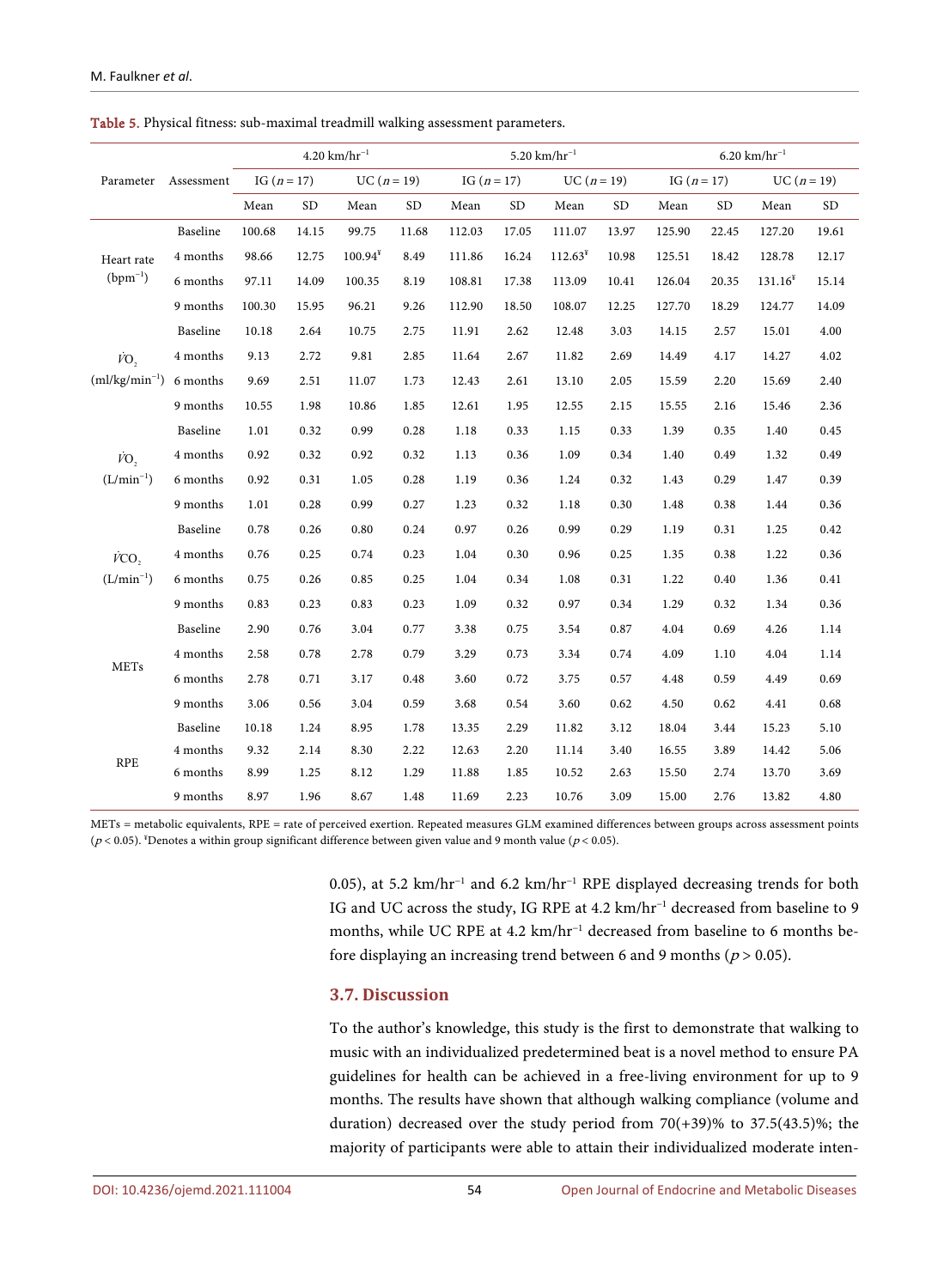sity target cadence between baseline to four months, four to six months and six to nine months (71.4%, 79.5% and 73.3% respectively). In other words, over 70% of the physical activity which they did complete was at least moderate intensity or higher. Achieving moderate intensity PA in those with IHG is of particular importance as it is well recognized to reduce the risk of glucometabolic and CVD complications [\[2\].](#page-15-1) Previous research by Tudor-Locke and Rowe [\[16\]](#page-16-8) has indicated that regulating intensity of PA in a free-living environment remains problematic. As such these results in terms of attaining moderate PA in an "at-risk" population who should be targeted for PA behaviour change interventions could be described as promising.

## **3.7.1. Vascular Function and CVD Risk**

Despite these encouraging results in terms of attaining moderate intensity PA, one of themain findings of this study was that the current intervention was not effective in eliciting changes to the majority of glucometabolic and CVD biomarkers assessed. Some significant improvements were found in vascular function; however these should be interpreted with care. SI, which reflects the measurement of stiffness in the large arteries, displayed a significant main effect for time with values decreasing during the study (baseline to 6 months). RI values which reflect the vascular tone of the small arteries did not change throughout the study, however values positively decreased by 7.37% for the IG during the intervention in contrast to UC RI values which increased by 13.6% over the same period. FMD analysis demonstrated a significant interaction effect between groups at six months (IG,  $6.51 \pm 4.38$  vs UC,  $11.21 \pm 5.72$ ). Interestingly, significant increases were observed within UC FMD (%) between 4 and 6 months  $(7.40 \pm 2.85$  and  $11.21 \pm 5.72$  respectively). Whilst FMD in IG displayed a lowering trend across all timepoints. Improvements in arterial stiffness and FMD are crucial in this population which are predisposed to increased CVD risk [\[26\].](#page-17-4)  Research has highlighted the inverse relationship which exists between FMD and future cardiac event risk [\[27\].](#page-17-5) Indeed, a recent meta-analysis showed that for every 1% or 1 standard deviation decrease in FMD there is an associated increased risk of 8% or 22% respectively of suffering a future CVD event [\[28\].](#page-17-6) Previous research has shown the reliability of FMD is a particularly intricate technique [\[29\]](#page-17-7) and as such it is felt an important methodological concern which should be published in relation to the current population. FMD technique relies on skilled acquisition and interpretation of results [\[30\]](#page-17-8) and as such requires replication in a larger cohort to confirm these findings. Several measurement issues are possible when assessing FMD in obese IHG populations, which require consideration. These include sizing issues with cuff and plinth, inability to lie supine for required sampling and larger quantities of adipose tissue introducing difficulty in isolating the brachial artery for analysis. Previous research has shown that improvements in SI and FMD may be the result of reduced circulating lipids and increased NO availability [\[26\].](#page-17-4) This study observed favorable improvements in FMD in the absence of improvements in lipoproteins, adipose tissue mass and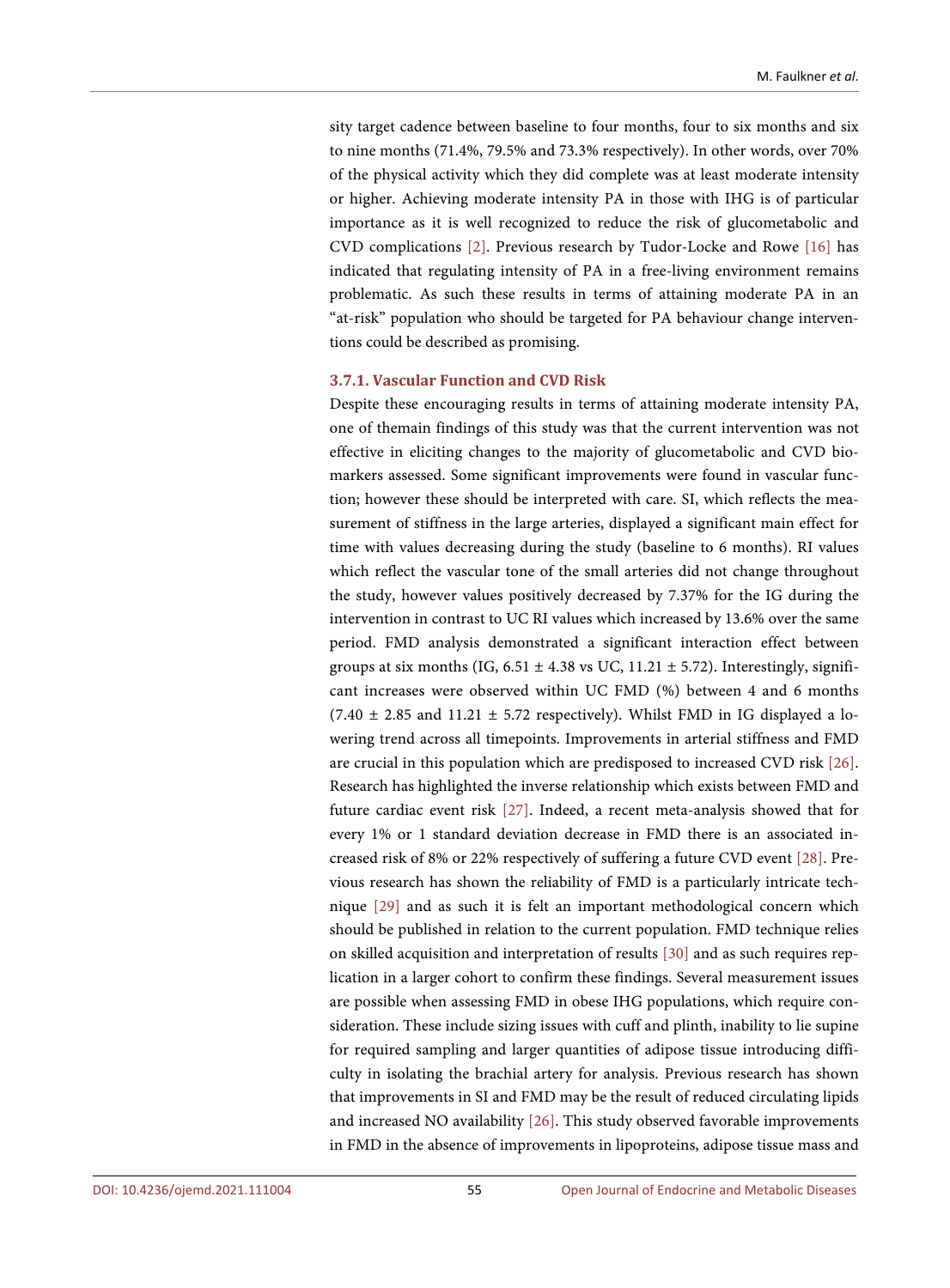Hs-CRP (mg/L−1 ). Reductions in Hs-CRP are normally associated with increased nitric oxide (NO) expression which leads to enhanced NO bioavailability and improved FMD [\[31\].](#page-17-9) Although Hs-CRP did not change significantly, the observed decreasing trends may have been sufficient to have impacted on FMD. However, it is important to consider the methodological issues encountered and note that statistical power of this study was based on two-hour glucose rather than FMD.

## **3.7.2. Glycemic Control**

A main finding of this study was that the current intervention was not effective in significantly improving glycemic control (FPG and 2-hour glucose). IG 2-hour glucose decreased by 13.8% from baseline to 4 months while UC 2-hour glucose decreased by 3.8% during the same period. This is contrary to the PREPARE program by Yates and colleagues [\[32\]](#page-17-10) who employed a structured educational process for IHG participants based on the DESMOND program [\[33\]](#page-17-11) and did find significant differences in 2-hour glucose. It should be noted that previous studies which found significances in glucose metabolites were delivered by large multi-disciplinary teams beyond the scope of the current research [\[34\]](#page-18-0) [\[35\].](#page-18-1) This again raises the question of whether behavioral support in the current study should have been extended and increased beyond the 6 month initial intervention; however this has obvious time and fiscal implications.  $HbA_{1C}$  identifies average plasma glucose over a period of approximately 8 to 12 weeks [\[24\].](#page-17-2) Although no significance was found for  $HbA_{1C}$  between groups, a significant main effect for time was displayed. Interestingly, although non-significant between groups at the end of the intervention (6 months) IG  $HbA_{1C}$  displayed a 5.07% lower result in contrast to UC values. Furthermore, at follow-up (9 months) a 4% difference was maintained (IG 36.81 ± 4.29 mmol/mol−1 vs. UC 38.28 ± 4.37 mmol/mol−1 ). The UK prospective diabetes study group [\[36\]](#page-18-2) has previously shown that reducing HbA<sub>1C</sub> by 11 mmol/mol<sup>-1</sup> (or 1%) reduces the risk of individuals with T2DM developing diabetic associated complications. A 1%  $HbA_{1C}$  reduction decreases the risk of mortality, myocardial infarction and microvascular complications by 14%, 21%, and 37% respectively [\[36\].](#page-18-2) Therefore, improving glycemic control via a reduction in HbA1C is advantageous in IHG and has been achieved to some degree in this study.

#### **3.7.3. Anthropometry**

Previous IHG and T2DM interventions have focused on decreasing body mass in overweight individuals [\[34\].](#page-18-0) However, it is now clear that improved glucose metabolism and CVD risk reduction can be achieved in the absence of weight loss [\[37\].](#page-18-3) This study did not find a significant difference in body fat percentage. IG android fat (%) decreased from 53.8%  $\pm$  9.2% (baseline) to 52.9%  $\pm$  8.7% at the end of the intervention (6 months), decreases which were maintained at follow up and within the UC group. Centrally located android (%) and gynoid (%) has been associated with increased risk of CVD [\[38\]](#page-18-4) therefore these results sug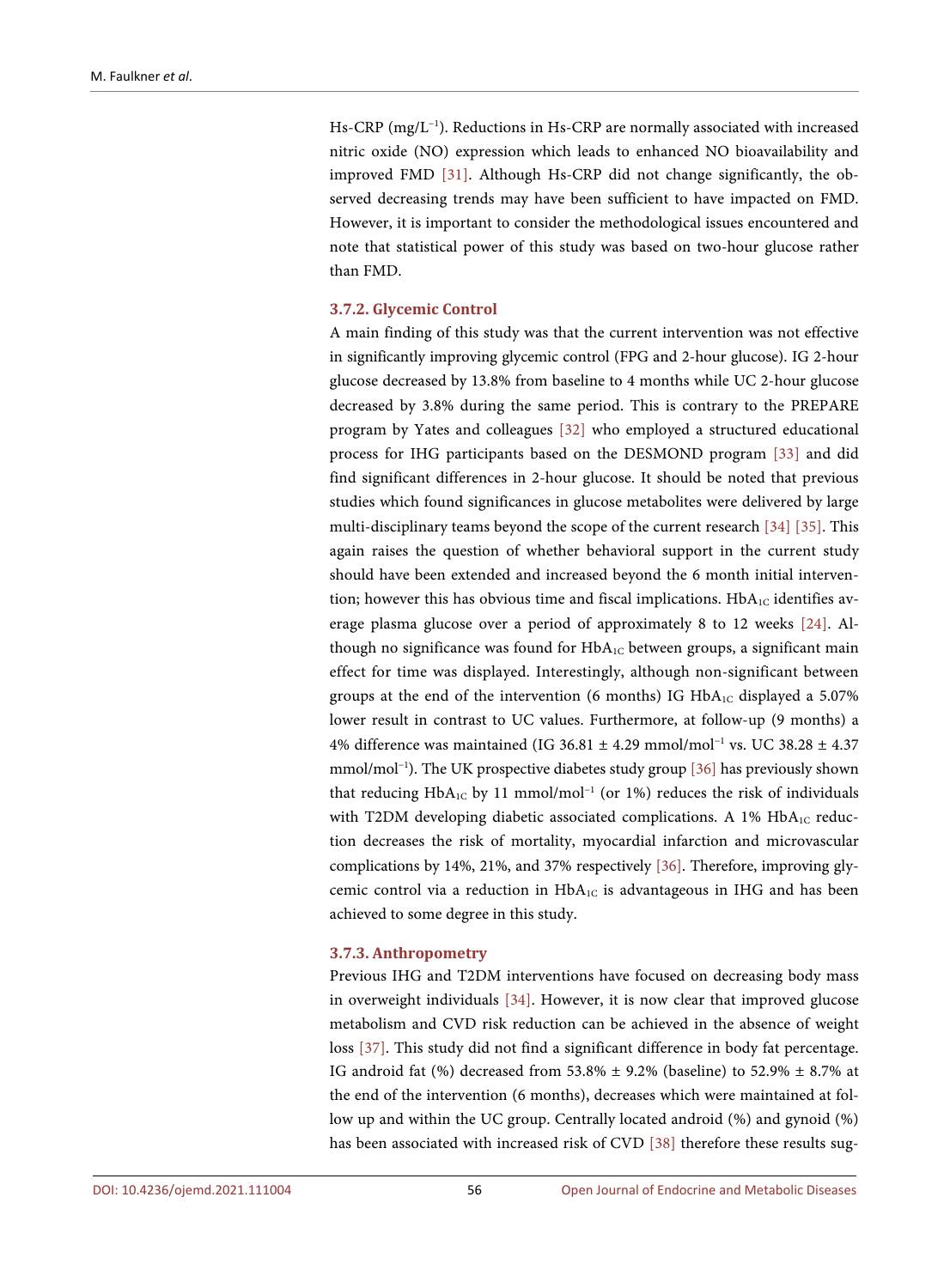gest that IG android and gynoid fat (%) displayed favorable improvements.

### **3.7.4. Inflammatory and Oxidative Stress Markers**

IL-6 and TNF- $\alpha$  are cytokines associated with skeletal muscle inflammation and feature in obesity related insulin sensitivity [\[39\].](#page-18-5) These increases cause the chronically stimulation of the NF-κB pathways which increases insulin resistance and  $\beta$ -cell dysfunction [\[40\].](#page-18-6) In turn, increased oxidative stress can be caused by ROS directly damaging cellular macromolecules [\[40\].](#page-18-6) In the current study a significant main (time) effect was observed for IL-6 (pg/ml<sup>-1</sup>) from 6 to 9 months. While IL-6 (pg/ml<sup>-1</sup>) displayed a significant increase over time between 6 months and 9 months, it is worth noting follow-up concentrations remained lower for IG participants suggesting a reduced inflammatory response. Harris et al. [\[41\]](#page-18-7) found that IL-6 (pg/ml−1 ) production during acute exercise is dependent on the intensity of activity and has the ability to directly inhibit  $TNF-\alpha$ . In contrast to moderate (50%  $\rm VO_{2max}$ ) and vigorous itensity (75%  $\rm VO_{2max}$ ) activity ( $p < 0.05$ ), one hour post low intensity activity (25%  $VO_{2max}$ ) elicited no significant effects on IL-6 (pg/ml−1 ) production [\[21\].](#page-16-13) In the current study no significance was observed for TNF- $\alpha$  (pg/ml<sup>-1</sup>) however, IG TNF- $\alpha$  (pg/ml<sup>-1</sup>) displayed lowering trends from baseline to 4 months and recorded its lowest value at 9 months. In contrast UC TNF- $\alpha$  (pg/ml<sup>-1</sup>) values displayed non-significant increasing trends throughout the intervention and from baseline to follow-up (0 - 6 months and 0 - 9 months). This may be due to the observed lack of reduction in fat mass parameters as has been found by Katsuki et al.  $[42]$ . Ascorbyl free radical and LOOHs are indicators of oxidative stress [\[43\].](#page-18-9) In the current study no statistical significance was found between groups for either of these markers. IG LOOHs increased from baseline to 9 months at each time point. Interestingly, a significant interaction effect was observed for numerous lipid soluble antioxidants ( $\gamma$ -tocopherol and  $\alpha$ -tocopherol, retinol and lycopene. IG  $\gamma$ -tocopherol and  $\alpha$ -tocopherol displayed similar patterns, increasing continually from baseline to follow-up. In contrast UC values decreased throughout the intervention (0 - 6 months). Similarly, IG retinol increased from baseline to 9 months (43.61%) across all assessment points while UC retinol decreased throughout the study. IG lycopene displayed favorable increases from baseline to 6 months and in contrast UC lycopene decreased throughout the study. It may be suggested that the increased antioxidant defense observed above may have been sufficient to control any oxidative stress caused by increased moderate intensity activity. Dietary manipulation did not form part of the study but it is possible that the increase in PA led to changes in antioxidant intake as observed in previous research [\[44\].](#page-18-10)

# **4. Conclusion**

To the authors' knowledge, this is the first study to demonstrate that using music with a predetermined tempo can assist overweight adults with IHG to regulate their walking cadence to moderate intensity in a free-living environment. Furthermore, we have demonstrated that it is feasible to complete a 6 month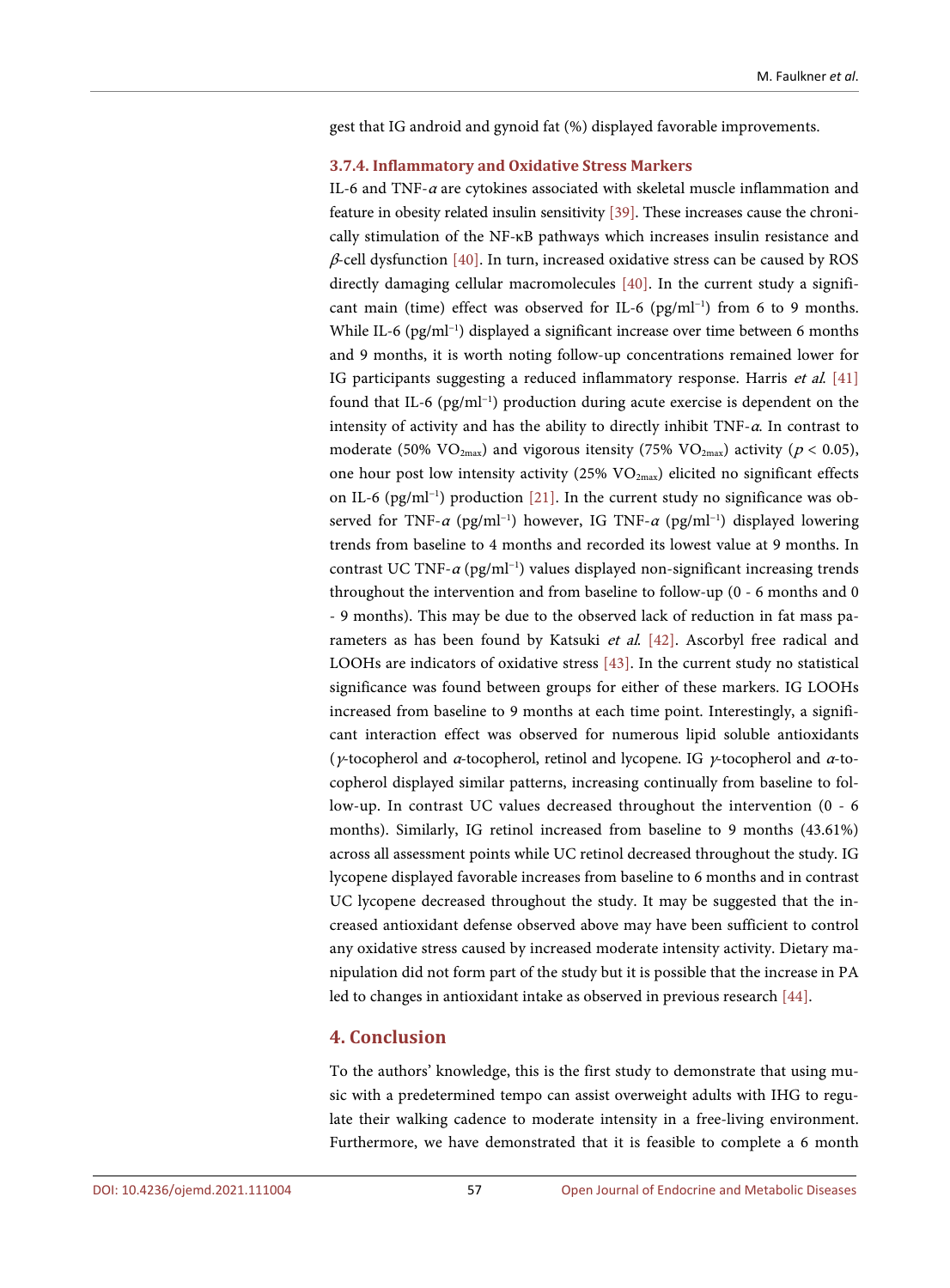walking to music intervention in an "at risk" population assessing a comprehensive range of physiological measures and biomarkers at 4 time points (including 9 month follow up). This study showed the novel walking intervention and individualized PACs were not more effective than standard NHS care in managing glucose metabolism overweight adults with IHG. This study did achieve significant improvements in FMD (mainly in the UC group); however, as discussed previously, these findings should be accepted with caution. A number of significant metabolic health improvements were observed over time but not between groups. It is suggested that future research examines the effect of walking to music with these parameters as primary outcome measures. It is strongly recommended that behavior change support embedded within PA interventions should be maintained for as long as feasibly and financially possible to determine whether effects on similar parameters may be improved.

# **Funding**

This work was supported by a Department of Education (Northern Ireland) grant as part of the PhD project of Maria Faulkner.

# **Conflicts of Interest**

The authors declare no conflicts of interest regarding the publication of this paper.

# **References**

- <span id="page-15-0"></span>[1] Tarasova, V.D., Caballero, J.A., Turner, P. and Inzucchi, S.E. (2014) Speaking to Patients about Diabetes Risk: Is Terminology Important? Clinical Diabetes, 32, 90-95. <https://doi.org/10.2337/diaclin.32.2.90>
- <span id="page-15-1"></span>[2] Diabetes, U.K. (2015) Diabetes: Facts and Stats. [https://www.diabetes.org.uk/Documents/About%20Us/Statistics/Diabetes-key-stats](https://www.diabetes.org.uk/Documents/About%20Us/Statistics/Diabetes-key-stats-guidelines-April2014.pdf) [-guidelines-April2014.pdf](https://www.diabetes.org.uk/Documents/About%20Us/Statistics/Diabetes-key-stats-guidelines-April2014.pdf)
- <span id="page-15-2"></span>[3] World Health Organisation (2015) Overweight and Obesity: Fact Sheet. <http://www.who.int/mediacentre/factsheets/fs311/en/>
- <span id="page-15-3"></span>[4] Tobias, D.K., Pan, A., Jackson, C.L., O'Reilly, E.J., Ding, E.L., Willett, W.C., Manson, J.E. and Hu, F.B. (2014) Body-Mass Index and Mortality among Adults with Incident Type 2 Diabetes. The New England Journal of Medicine, 370, 233-244. <https://doi.org/10.1056/NEJMoa1304501>
- <span id="page-15-4"></span>[5] Yang, L. and Colditz, G.A. (2015) Prevalence of Overweight and Obesity in the United States 2007-2012. JAMA Internal Medicine, 175, 1412-1413. <https://doi.org/10.1001/jamainternmed.2015.2405>
- <span id="page-15-5"></span>[6] Bansal, N. (2015) Prediabetes Diagnosis and Treatment: A Review. World Journal of Diabetes, 6, 296-303. <http://dx.doi.org/10.4239/wjd.v6.i2.296>
- <span id="page-15-6"></span>[7] McNeilly, A.M., Davison, G.W., Murphy, M.H., Nadeem, N., Trinick, T., Duly, E., Novials, A. and McEneny, J. (2011) Effect of α-Lipoic Acid and EXERCISE training on Cardiovascular Disease Risk in Obesity with Impaired Glucose Tolerance. Lipids in Health and Disease, 10, Article No. 217. <https://doi.org/10.1186/1476-511X-10-217>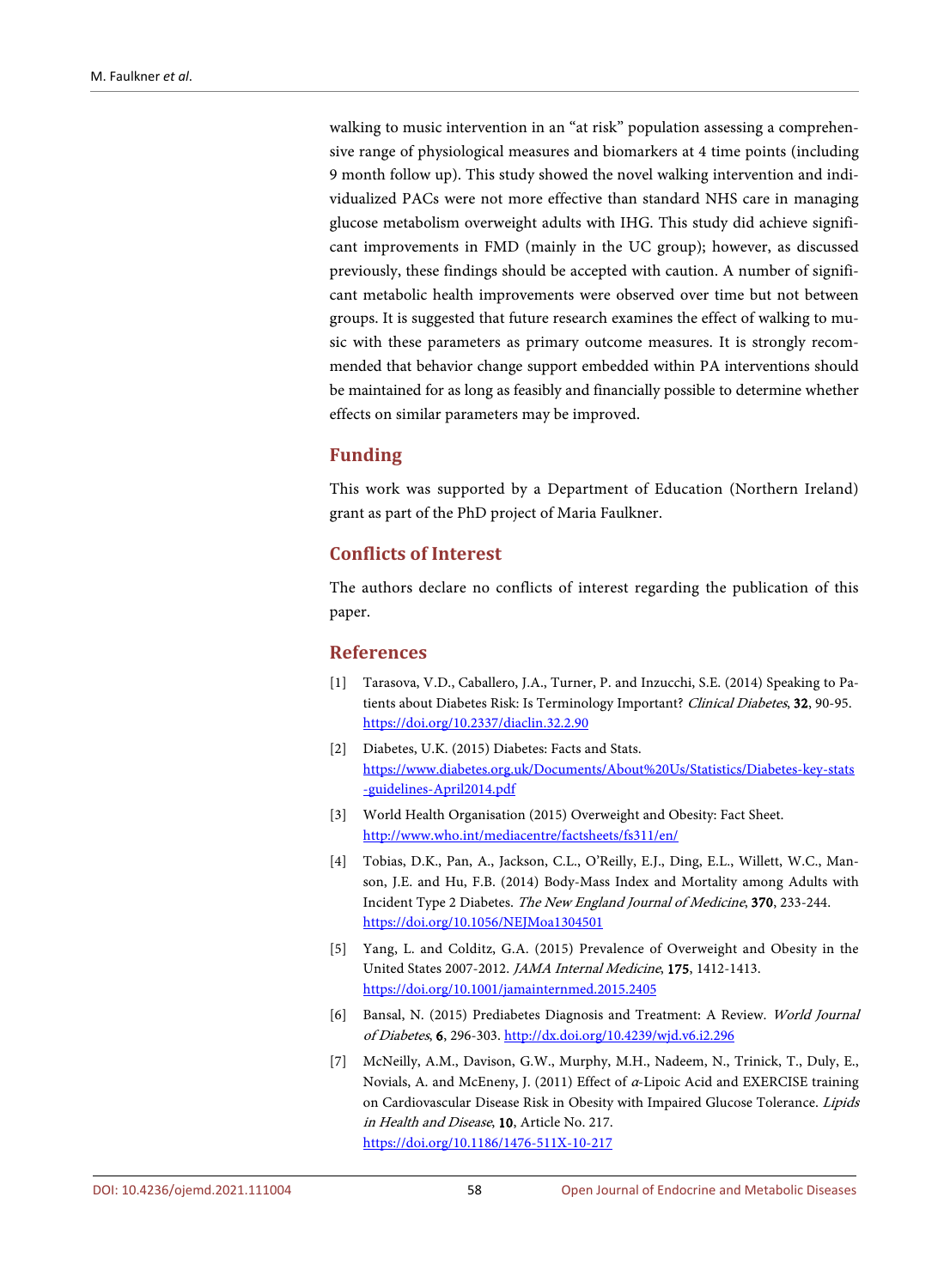<span id="page-16-0"></span>[8] Shah, A.D., Vittinghoff, E., Kandula, N.R., Srivastava, S. and Kanaya, A.M. (2015) Correlates of Prediabetes and Type II Diabetes in US South Asians: Findings from the Mediators of Atherosclerosis in South Asians Living in America (MASALA) Study. Annals of Epidemiology, 25, 77-83.

<https://doi.org/10.1016/j.annepidem.2014.10.013>

- <span id="page-16-1"></span>[9] Centre for Disease Control and Prevention (2014) Estimates of Diabetes and Its Burden in the United States. United States Department of Health and Human Services, Washington DC. <https://www.cdc.gov/diabetes/data/statistics/statistics-report.html>
- <span id="page-16-2"></span>[10] Mainous, A.G., Tanner, R.J., Baker, R., Zayas, C.E. and Harle, C.A. (2014) Prevalence of Prediabetes in England from 2003 to 2011: Population-Based, Cross-Sectional Study. BMJ Open, 4, e005002. <https://doi.org/10.1136/bmjopen-2014-005002>
- <span id="page-16-3"></span>[11] Gopalan, A., Lorincz, I.S., Wirtalla, C., Marcus, S.C. and Long, J.A. (2015) Awareness of Prediabetes and Engagement in Diabetes Risk-Reducing Behaviors. American Journal of Preventive Medicine, 49, 512-519. <https://doi.org/10.1016/j.amepre.2015.03.007>
- <span id="page-16-4"></span>[12] Ruiz-Alcaraz, A.J., Lipina, C., Petrie, J.R., Murphy, M.J., Morris, A.D., Sutherland, C. and Cuthbertson, D.J. (2013) Obesity-Induced Insulin Resistance in Human Skeletal Muscle Is Characterised by Defective Activation of p42/p44 MAP Kinase. PLoS ONE, 8, e56928. <https://doi.org/10.1371/journal.pone.0056928>
- <span id="page-16-5"></span>[13] Teixeira-Lemos, E., Nunes, S., Teixeira, F. and Reis, F. (2011) Regular Physical Exercise Training Assists in Preventing Type 2 Diabetes Development: Focus on Its Antioxidant and Anti-Inflammatory Properties. Cardiovascular Diabetology, 28, Article No. 12. <https://doi.org/10.1186/1475-2840-10-12>
- <span id="page-16-6"></span>[14] Hex, N., Bartlett, C., Wright, D., Taylor, M. and Varley, D. (2012) Estimating the Current and Future Costs of Type 1 and Type 2 Diabetes in the UK, Including Direct Health Costs and Indirect Societal and Productivity Costs. Diabetic Medicine, 29, 855-862. <https://doi.org/10.1111/j.1464-5491.2012.03698.x>
- <span id="page-16-7"></span>[15] Tudor-Locke, C. and Bassett, D. (2004) How Many Steps/Day Are Enough? Sports Medicine, 34, 1-8. <https://doi.org/10.2165/00007256-200434010-00001>
- <span id="page-16-8"></span>[16] Tudor-Locke, C. and Rowe, D.A. (2012) Using Cadence to Study Free-Living Ambulatory Behaviour. Sports Med, 42, 381-398. <https://doi.org/10.2165/11599170-000000000-00000>
- <span id="page-16-9"></span>[17] Physical Activity Guidelines: UK Chief Medical Officers' Report. A Report from the Chief Medical Officers in the UK on the Amount and Type of Physical Activity People Should Be Doing to Improve Their Health (2019). [https://www.gov.uk/government/publications/physical-activity-guidelines-uk-chief](https://www.gov.uk/government/publications/physical-activity-guidelines-uk-chief-medical-officers-report)[medical-officers-report](https://www.gov.uk/government/publications/physical-activity-guidelines-uk-chief-medical-officers-report)
- <span id="page-16-10"></span>[18] Rowe, D.A., Welk, G.J., Heil, D.P., Mahar, M.T., Kemble, C.D., Calabró, M.A. and Camenisch, K. (2011) Stride Rate Recommendations for Moderate-Intensity Walking. Medicine & Science in Sports & Exercise, 43, 312-318. <https://doi.org/10.1249/MSS.0b013e3181e9d99a>
- <span id="page-16-11"></span>[19] Kirk, A., Barnett, J., Leese, G. and Mutrie, N. (2009) A Randomized Trial Investigating the 12-Month Changes in Physical Activity and Health Outcomes following a Physical Activity Consultation Delivered by a Person or in Written form in Type 2 Diabetes: Time2Act. Diabetic Medicine, 26, 293-301. <https://doi.org/10.1111/j.1464-5491.2009.02675.x>
- <span id="page-16-12"></span>[20] Scholfield, W.N., Scholfield, C. and James, W.P.T. (1985) Human Nutrition. *Human* Nutrition: Clinical Nutrition, 39, 1-96.
- <span id="page-16-13"></span>[21] Harris, R.A. (2010) FMD, Reproducibility, and Acute Exercise in the Obese: Are the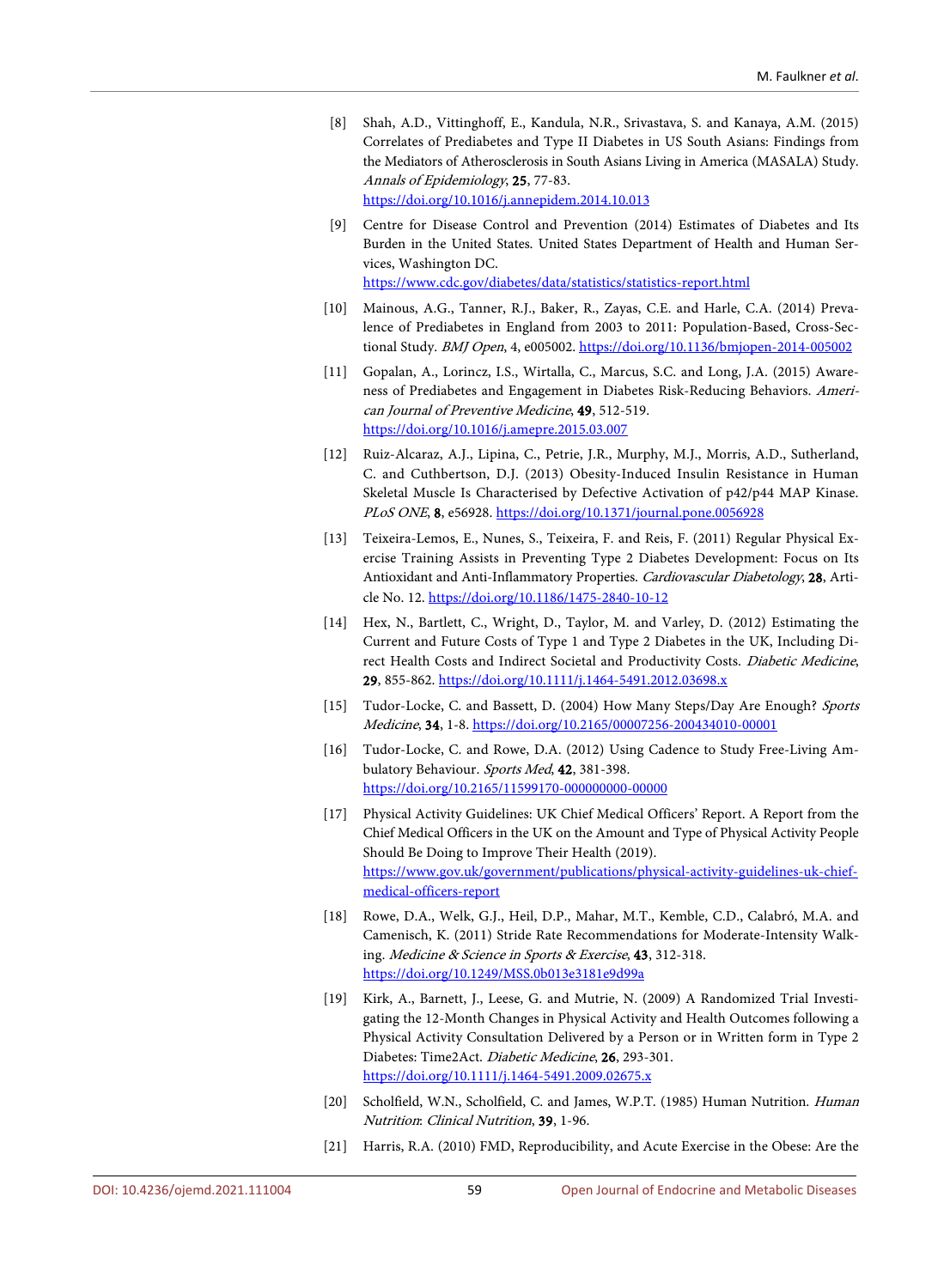Results Confounded? European Journal of Applied Physiology, 109, 357-358. <https://doi.org/10.1007/s00421-009-1343-8>

- <span id="page-17-0"></span>[22] Glass, S. and Dwyer, G.B. (2007) ACSM's Metabolic Calculations Handbook (American College of Sports Medicine). Lippincott Williams & Wilkins, Baltimore.
- <span id="page-17-1"></span>[23] Craig, C., Marshall, A., Sjöström, M., Bauman, A., Booth, M., Ainsworth, B., Pratt, M., Ekelund, U., Yngve, A., Sallis, J., IPAQ Consensus Group and the IPAQ Reliability and Validity Study Group (2003) International Physical Activity Questionnaire (IPAQ): 12-Country Reliability and Validity. Medicine & Science in Sports & Exercise, 35, 1381-1395. <https://doi.org/10.1249/01.MSS.0000078924.61453.FB>
- <span id="page-17-2"></span>[24] World Health Organisation (2006) Definition and Diagnosis of Diabetes Mellitus and Intermediate Hyperglycemia: Report of a WHO/IDF Consultation. [https://www.who.int/diabetes/publications/Definition%20and%20diagnosis%20of%](https://www.who.int/diabetes/publications/Definition%20and%20diagnosis%20of%20diabetes_new.pdf) [20diabetes\\_new.pdf](https://www.who.int/diabetes/publications/Definition%20and%20diagnosis%20of%20diabetes_new.pdf)
- <span id="page-17-3"></span>[25] Friedwald, W.T., Levy, R.I. and Fredrickson, D.S. (1972) Estimation of the Concentration of Low-Density Lipoprotein Cholesterol in Plasma, without the Use of Preparative Ultracentrifuge. Clinical Chemistry, 18, 449-502. <https://doi.org/10.1093/clinchem/18.6.499>
- <span id="page-17-4"></span>[26] Ziccardi, P., Nappo, F., Giugliano, G., Esposito, K., Marfella, R., Cioffi, M., D'Andrea, F., Molinari, A.M. and Giugliano, D. (2002) Reduction of Inflammatory Cytokine Concentrations and Improvement of Endothelial Functions in Obese Women after Weight Loss over One Year. Circulation, 105, 804-809. <https://doi.org/10.1161/hc0702.104279>
- <span id="page-17-5"></span>[27] Ras, R.T., Streppel, M.T., Draijer, R. and Zock, P.L. (2013) Flow-Mediated Dilation and Cardiovascular Risk Prediction: A Systematic Review with Meta-Analysis. International Journal of Cardiology, 168, 344-351. <https://doi.org/10.1016/j.ijcard.2012.09.047>
- <span id="page-17-6"></span>[28] Inaba, Y., Chen, J.A. and Bergmann, S.R. (2010) Prediction of Future Cardiovascular Outcomes by Flow-Mediated Vasodilatation of Brachial Artery: A Meta-Analysis. The International Journal of Cardiovascular Imaging, 26, 631-640. <https://doi.org/10.1007/s10554-010-9616-1>
- <span id="page-17-7"></span>[29] Onkelinx, S., Cornelissen, V., Goetschalckx, K., Thomaes, T., Verhamme, P. and Vanhees, L. (2012) Reproducibility of Different Methods to Measure the Endothelial Function. Vascular Medicine, 17, 79-84. <https://doi.org/10.1177/1358863X12436708>
- <span id="page-17-8"></span>[30] Thijssen, D.H., Black, M.A., Pyke, K.E., Padilla, J., Atkinson, G., Harris, R.A., Parker, B., Widlansky, M.E., Tschakovsky, M.E. and Green, D.J. (2011) Assessment of Flow-Mediated Dilation in Humans: A Methodological and Physiological Guideline. American Journal of Physiology-Heart and Circulatory Physiology, 300, H2- H12. <https://doi.org/10.1152/ajpheart.00471.2010>
- <span id="page-17-9"></span>[31] Mozos, I., Malainer, C., Horbańczuk, J., Gug, C., Stoiam, D., Tudor Luca, C. and Atanasov, A.G. (2017) Inflammatory Markers for Arterial Stiffness in Cardiovascular Diseases. Frontiers in Immunology, 8, 1058. <https://doi.org/10.3389/fimmu.2017.01058>
- <span id="page-17-10"></span>[32] Yates, T., Davies, M., Gorely, T., Bull, F. and Khunti, K. (2009) Effectiveness of a Pragmatic Education Program Designed to Promote Walking Activity in Individuals with Impaired Glucose Tolerance. Diabetes Care, 32, 1404-1410. <https://doi.org/10.2337/dc09-0130>
- <span id="page-17-11"></span>[33] Skinner, T.C., Carey, M.E., Cradock, S., Daly, H., Davies, M.J., Doherty, Y., Heller, S., Khunti, K. and Oliver, L. (2006) Diabetes Education and Self-Management for